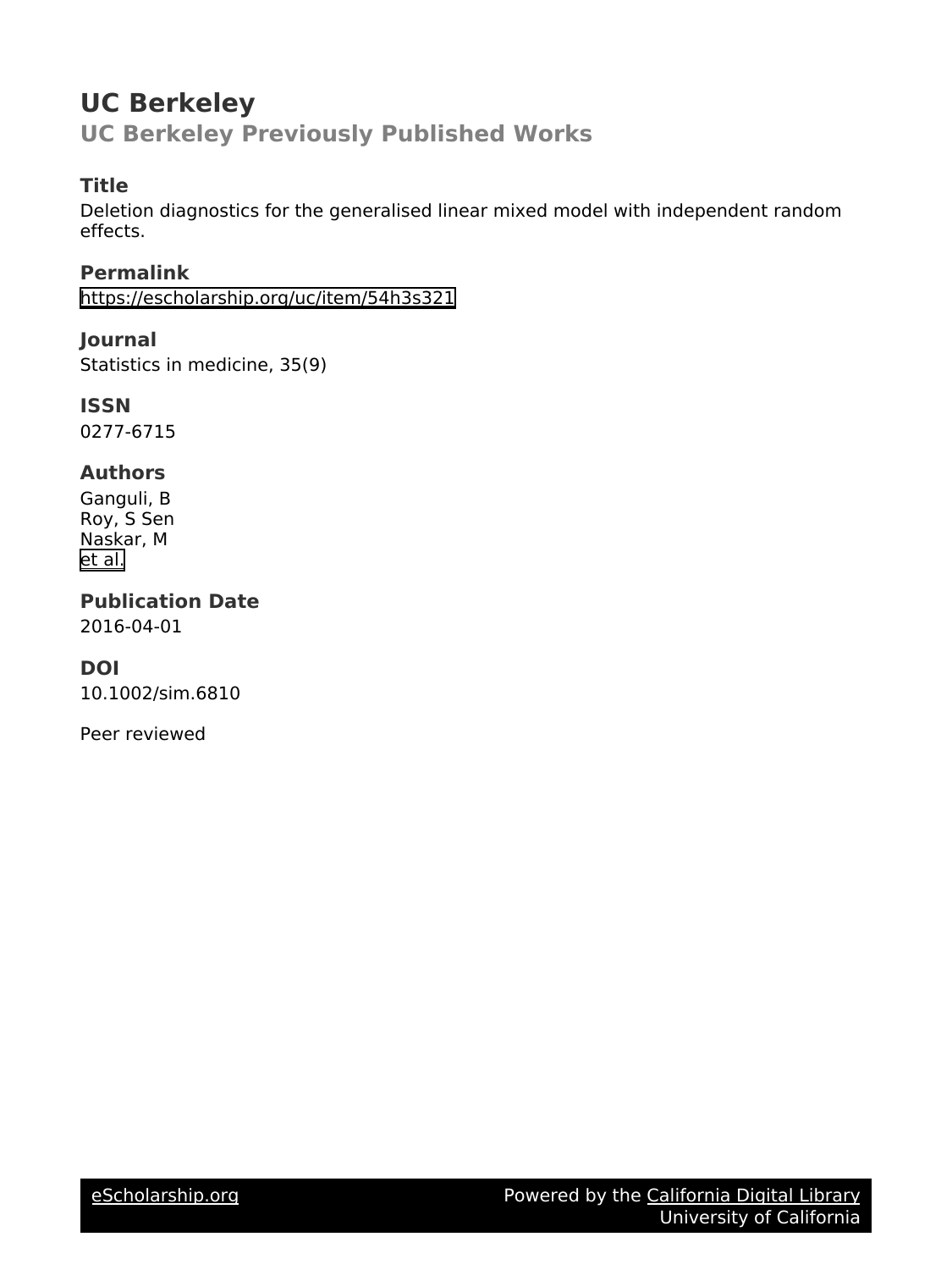**Statistics** in Medicine

Received 9 December 2013, Accepted 17 October 2015 Published online 2 December 2015 in Wiley Online Library

(wileyonlinelibrary.com) DOI: 10.1002/sim.6810

# **Deletion diagnostics for the generalised linear mixed model with independent random effects**

**B. Ganguli,**a\*† **S. Sen Roy,**<sup>a</sup> **M. Naskar,**<sup>b</sup> **E. J. Malloy**<sup>c</sup> **and E. A. Eisen**<sup>d</sup>

**The Generalised linear mixed model (GLMM) is widely used for modelling environmental data. However, such data are prone to influential observations, which can distort the estimated exposure–response curve particularly in regions of high exposure. Deletion diagnostics for iterative estimation schemes commonly derive the deleted estimates based on a single iteration of the full system holding certain pivotal quantities such as the information matrix to be constant. In this paper, we present an approximate formula for the deleted estimates and Cook's distance for the GLMM, which does not assume that the estimates of variance parameters are unaffected by deletion. The procedure allows the user to calculate standardised DFBETAs for mean as well as variance parameters. In certain cases such as when using the GLMM as a device for smoothing, such residuals for the variance parameters are interesting in their own right. In general, the procedure leads to deleted estimates of mean parameters, which are corrected for the effect of deletion on variance components as estimation of the two sets of parameters is interdependent. The probabilistic behaviour of these residuals is investigated and a simulation based procedure suggested for their standardisation. The method is used to identify influential individuals in an occupational cohort exposed to silica. The results show that failure to conduct post model fitting diagnostics for variance components can lead to erroneous conclusions about the fitted curve and unstable confidence intervals. Copyright © 2015 John Wiley & Sons, Ltd.**

<span id="page-1-0"></span>**Keywords:** Cook's distance; deletion diagnostics; DFBETAs; exposure–response; generalised linear mixed models.

# **1. Introduction**

#### *1.1. Influential observations in environmental epidemiology*

The motivation for this paper arises out of the need to simultaneously address the twin issues of modelling nonlinear exposure–response relationships while discounting the effect of influential observations for a cohort study of lung cancer and silica exposure [\[1\]](#page-13-0).

Heterogeneity in response commonly leads to unusual shapes of the dose response in survival analysis [\[2\]](#page-13-1). Concurrently, smoothing methods have become also common for analyzing such data. Smoothing is particularly appropriate for survival analysis of large occupationally exposed cohorts because the exposure–response relationship is often attenuated with a rising relative risk that flattens or declines at the highest exposures [\[3\]](#page-13-2). The impact of observations with the highest values of exposure on the shape of the dose response curve is of great interest because a plateau or decline in risk at high levels may appear to undercut evidence for a causal relationship. Ad hoc procedures such as omitting the highest percentiles of the exposure are common but as our application section shows, influential values need not be restricted to the highest exposures. Residual analysis methods are sometimes used but are often inconclusive and not sufficiently well developed for many common models for environmental data. In a previous paper

<sup>a</sup>*Department of Statistics, University of Calcutta, Kolkata, India*

<sup>b</sup>*ICAR-Central Inland Fisheries Research Institute, India*

<sup>c</sup>*Department of Mathematics and Statistics, American University, Washington DC, WA, U.S.A.*

<sup>d</sup>*Department of Environmental Health Sciences, University of California, Berkeley, UC, U.S.A.*

*<sup>\*</sup>Correspondence to: B. Ganguli, Department of Statistics, University of Calcutta, Kolkata, India.*

<sup>†</sup>*E-mail: bgstat@gmail.com*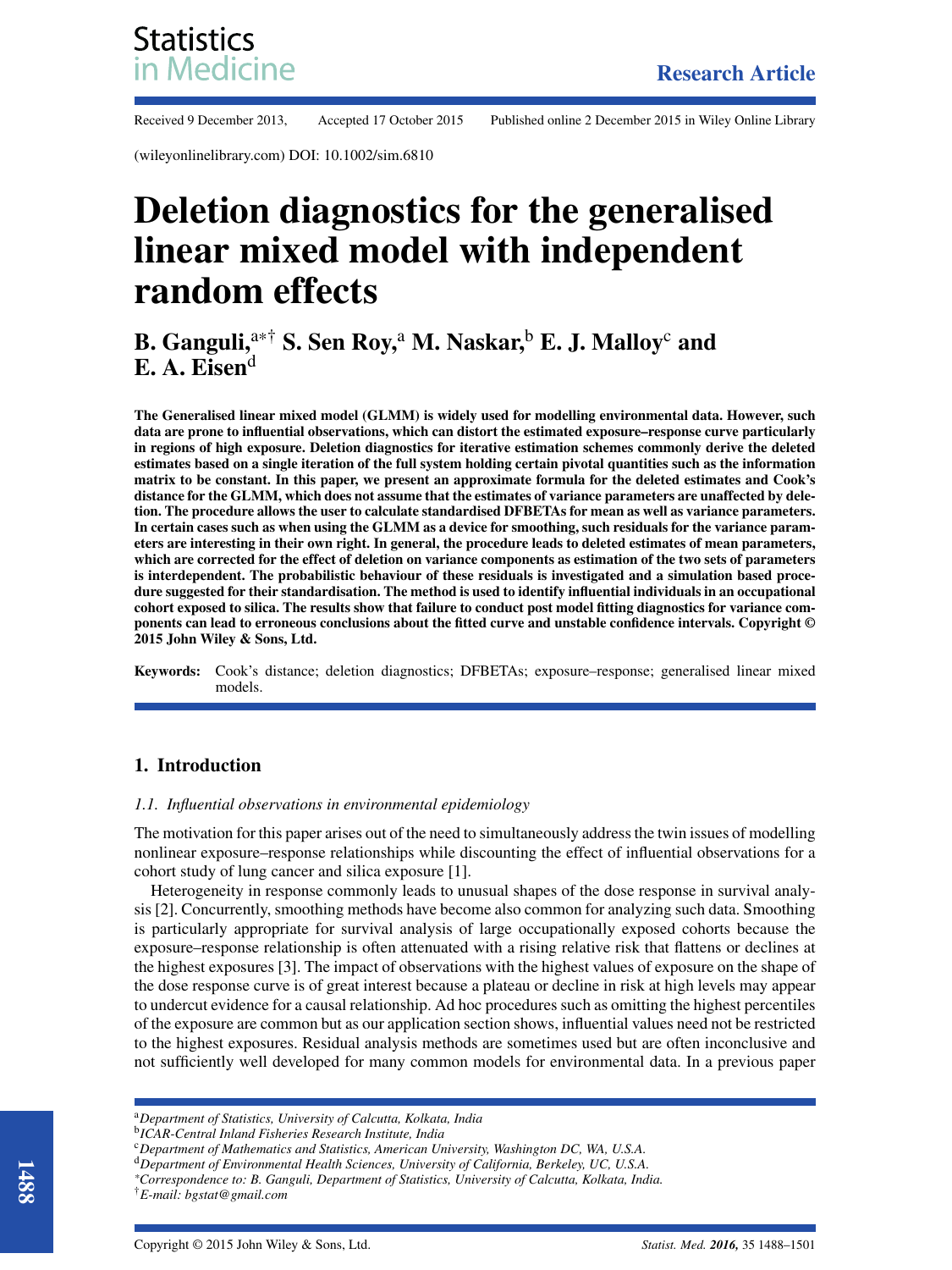

<span id="page-2-0"></span>**Figure 1.** Plot of the estimated log hazard ratio from the motivating silica dataset, including fits from the full dataset and after exclusion of the highest exposures.

Ganguli *et al.* [\[4\]](#page-13-3), the authors have shown that application of different ad hoc diagnostic procedures can lead to conflicting conclusions about the functional form of the log hazard ratio for silica exposure.

In a previous reanalysis of the motivating data [\[5\]](#page-13-4), penalized splines were used in a Cox model framework to estimate the exposure–response relationship. As shown in Figure [1,](#page-2-0) the selected curve rose to a maximum hazard at  $10 \text{ mg/m}^3$ -years, and then after a long plateau, gradually declined. Informal regression diagnostics revealed that the subject with the highest exposure at the end of follow-up  $(62 \text{ mg/m}^3\text{-}$ years) appeared in 72 of the risk sets defined for the 77 lung cancer cases. The removal of the subject truncated the upper half of the exposure range beyond  $40 \text{ mg/m}^3$ -years, and with it, removed most of the decline in the fitted curve. The post model fitting deletion methods developed in this paper are applied to the same occupational cohort study of silica [\[1\]](#page-13-0) that provided the basis for the earlier analysis.

#### *1.2. Literature review*

Post model fitting deletion diagnostics [\[6\]](#page-13-5) using criterion-based methods such as Cook's distance [\[7\]](#page-13-6) offer a relatively objective means to identify influential data points.

An alternative class of methods for identification of influential points focuses on measurement of local influence [\[8](#page-13-7)[–13\]](#page-13-8). As is evident from the name, these methods provide an estimate of local influence in response to small perturbations of the model. They require the user to specify a priori null and alternative hypotheses about the nature of influence. By contrast, Cook's distance is better suited for exploratory analysis of influence and detection of gross violations.

Much of the literature on criterion-based methods has focused on the classical linear model, an attractive feature of which is that well-known matrix identities can be used to derive explicit expressions for the 'deleted' estimates. Outside the realm of the linear model, Fung *et al.* [\[14\]](#page-13-9) derives Cook's distance for a class of semiparametric models, while Barlow [\[15\]](#page-13-10) derives the distance for the proportional hazards model. Preisser and Qaqish [\[16\]](#page-13-11) considers deletion diagnostics for generalised estimating equations. A particularly simple and elegant framework for deletion diagnostics for *linear* mixed models is provided by Haslett and Hayes [\[17\]](#page-13-12) and Haslett [\[18\]](#page-13-13) where the authors show that the best linear unbiased predictor after deletion of an observation is equivalent to the best linear unbiased predictor from the complete subset with the deleted observation replaced by its predictor based on the remaining data points. However, each of these make the assumption that deletion of an individual does not affect the estimate of the variance components. While Haslett and Dillane [\[19\]](#page-13-14) derives separate deletion diagnostics for variance parameters, the authors recognise that estimation of mean and variance parameters are interlinked and that one should really derive deleted estimates of regression coefficients, which have been corrected for any changes to estimated variances as a result of deletion. Welsch [\[20\]](#page-13-15) argues that the estimate of a regression parameter is only meaningful in the context of a standard error estimate, which in turn requires deletion diagnostics for variance parameters. This is particularly true when variance components are used as a device for smoothing [\[21\]](#page-13-16). Therneau and Grambsch [\[22\]](#page-13-17) points out that failure to re-estimate the variance can lead to underestimation for larger influence points. Sen Roy and Guria [\[23\]](#page-13-18)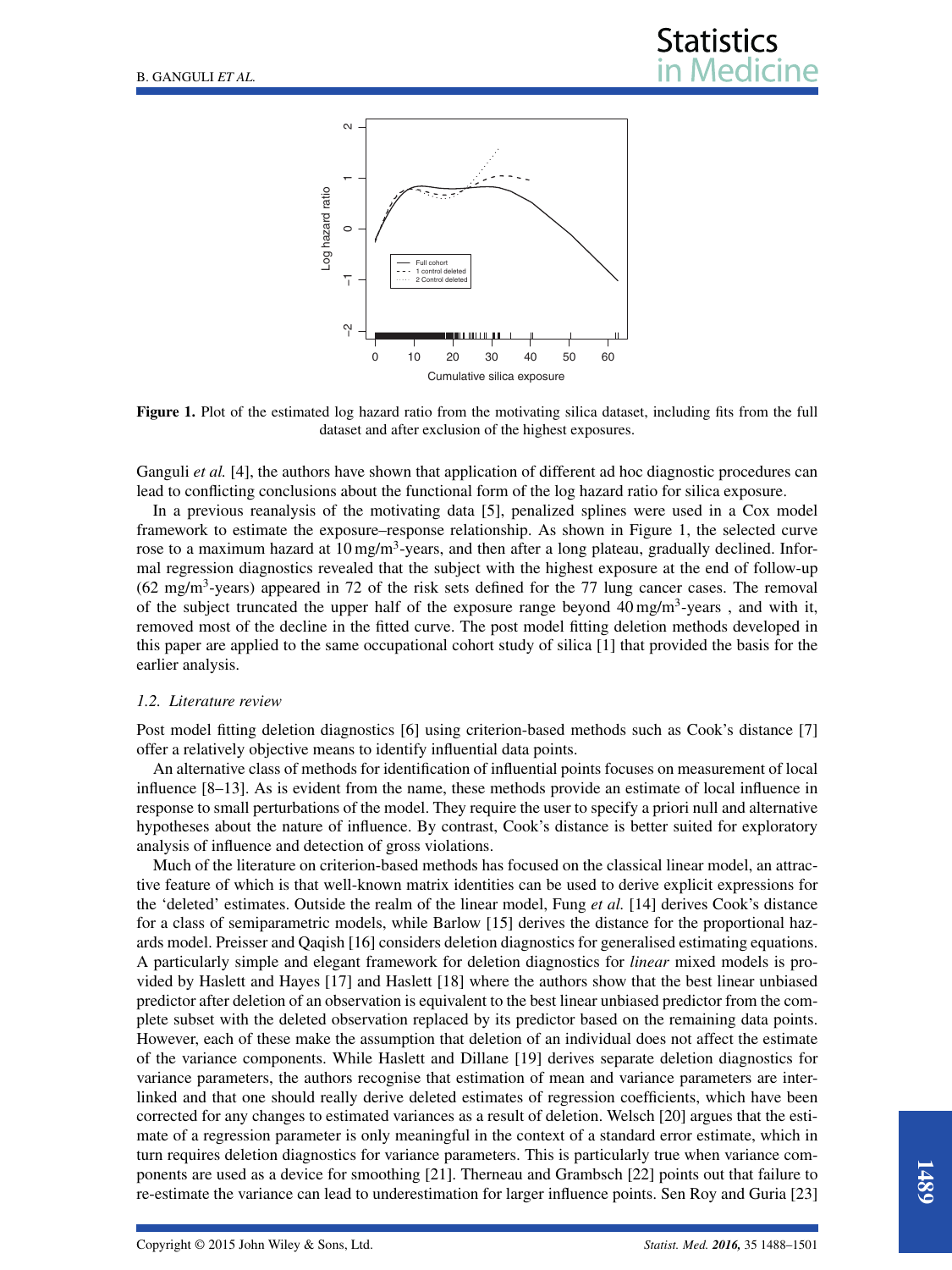shows that a proper combination of the full set and deleted set estimators leads to a smaller estimate of the standard error and hence to more efficient estimation. Ganguli *et al.* [\[4\]](#page-13-3) reviews the application of existing diagnostic methods for Cox models and finds them inadequate when splines are included as regressors.

Our objective in this paper is to develop an approximation for Cook's distance for a particular class of GLMMs considered by Breslow and Clayton [\[24\]](#page-13-19) with independent random effects. While our primary focus is on using GLMMs as a device for penalised smoothing, the GLMM with independent random effects has a vast scope including random intercept modelling, correlated errors, clustering, spatial modeling, censored data modelling and combinations of the aforementioned. This has been discussed by Ruppert *et al.* [\[21\]](#page-13-16). The proposed method enables the user to study the impact of deletion on point estimates of the fixed and random coefficients as well as on corresponding confidence/prediction intervals. In general, influence detection when the underlying relationship is non-linear is a tricky problem and some of the pertinent issues have been discussed by Manchester and Blanchard [\[25\]](#page-13-20). However, the GLMM provides a particularly convenient framework for modelling a non-linear dose response relationship and the interested reader is referred to [\[21\]](#page-13-16) and [\[26\]](#page-14-1).

# **2. Methodology**

#### *2.1. Model*

Our underlying model is a special case of the GLMM of Breslow and Clayton [\[24\]](#page-13-19), which assumes independence of random effects. For each of *n* individuals, we observe an outcome  $y_i$  together with  $p$ covariates **x***<sup>i</sup>* associated with fixed effects. The random effects are components of the *r*−dimensional covariates  $\mathbf{x}_i$  associated with fixed effects. The failuon effects are components of the r-differentiation<br>vector, **b** partitioned as  $\mathbf{b} = (\mathbf{b}_1^T, \dots, \mathbf{b}_k^T)^T$ , with  $\mathbf{b}_j$  being of dimension  $r_j$ ,  $j = 1, \dots$ corresponding coefficients are denoted by  $\mathbf{z}_i = (\mathbf{z}_{i1}^T, \dots, \mathbf{z}_{ik}^T)^T$ , where  $\mathbf{z}_{ij} = (z_{ij1}, \dots, z_{ijr_j})^T$ . Conditioning on the *r*−dimensional vector of random effects, we have,

$$
E(yi|b) = \mui \text{ and } Var(yi|b) = \phi ai v(\mui), \quad i = 1, ..., n.
$$
 (1)

The  $a_i$  's are known scalars, and  $v(\cdot)$  is a known function. The unknown parameter  $\phi$  accounts for overdispersion. Here,  $\mu_i$  is related to a linear predictor  $\eta_i$  via the relationship,

$$
g(\mu_i) = \eta_i = \mathbf{x}_i^T \boldsymbol{\alpha} + \mathbf{z}_i^T \mathbf{b}
$$

for some known function *g*(⋅). We assume that **b** ~  $N_r$ (**0**, **D**) where **D** =  $((\sigma_j^2 \mathbf{I}_{r_j}))_{j=1,...,k}$ . Explicit expressions for parameter estimates are not available and  $\alpha$ , **b** and **D** are estimated from an iterative system of equations. Restricted maximum likelihood (REML) estimating equations [\[27\]](#page-14-2) are used for the variance parameters. Writing  $\mathbf{y} = (y_1, \dots, y_n)^T$ ,  $\mathbf{X} = (\mathbf{x}_1, \dots, \mathbf{x}_n)^T$  and  $\mathbf{Z} = (\mathbf{z}_1, \dots, \mathbf{z}_n)^T$ , the equations are,

<span id="page-3-0"></span>
$$
\begin{bmatrix} \mathbf{X}^T \mathbf{W} \mathbf{X} & \mathbf{X}^T \mathbf{W} \mathbf{Z} \\ \mathbf{Z}^T \mathbf{W} \mathbf{X} & \mathbf{Z}^T \mathbf{W} \mathbf{Z} + \mathbf{D}^{-1} \end{bmatrix} \begin{bmatrix} \alpha \\ \mathbf{b} \end{bmatrix} = \begin{bmatrix} \mathbf{X}^T \mathbf{W} \mathbf{Y} \\ \mathbf{Z}^T \mathbf{W} \mathbf{Y} \end{bmatrix},
$$
(2)

and

<span id="page-3-1"></span>
$$
\mathbf{Y}^T \mathbf{Q} \mathbf{Z}_j \mathbf{Z}_j^T \mathbf{Q} \mathbf{Y} = \text{trace} \left( \mathbf{Q} \mathbf{Z}_j \mathbf{Z}_j^T \right). \tag{3}
$$

Here,  $Y = \eta + (y - \mu) * g'(\mu)$ , and assuming a canonical link

$$
\mathbf{W} = \text{diag}\left(\left(\phi a_i g'(\mu_i)\right)\right),
$$
\n
$$
\mathbf{V} = \mathbf{W}^{-1} + \mathbf{Z} \mathbf{D} \mathbf{Z}^T = \mathbf{W}^{-1} + \sum_{j=1}^k \sigma_j^2 \mathbf{Z}_j \mathbf{Z}_j^T,
$$
\n
$$
\text{and } \mathbf{Q} = \mathbf{V}^{-1} - \mathbf{V}^{-1} \mathbf{X} \left(\mathbf{X}^T \mathbf{V}^{-1} \mathbf{X}\right)^{-1} \mathbf{X}^T \mathbf{V}^{-1},
$$

with ∗ representing component-wise multiplication and **Z** partitioned as [**Z**1*,*…*,***Z***k*] corresponding to the *k* sets of independent random effects.

**1490**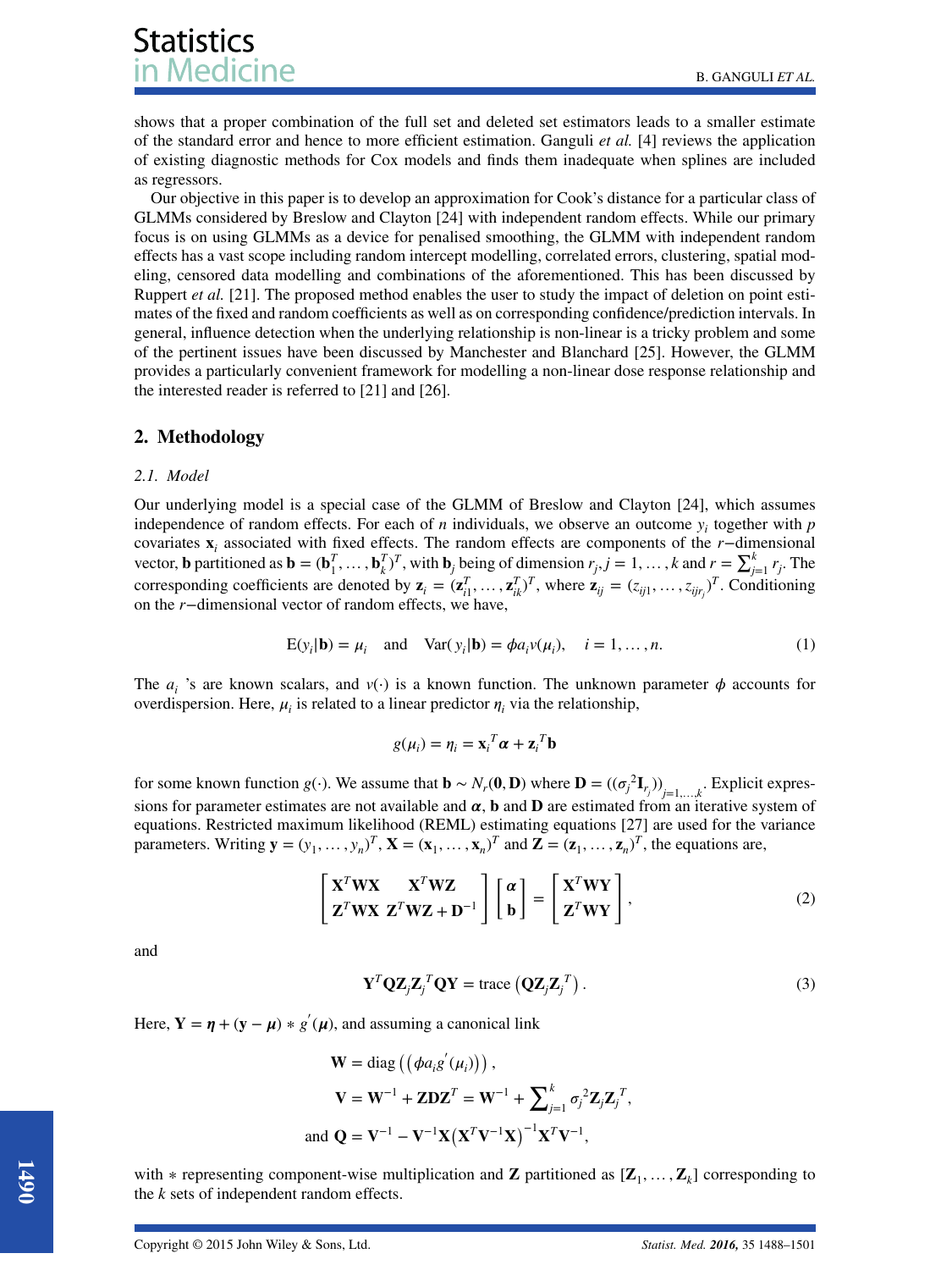

#### *2.2. Deletion estimates*

A first set of deleted estimates can be obtained by application of the results of Haslett and Hayes, and Hayes and Haslett [\[17,](#page-13-12) [35\]](#page-14-10), viz.:

$$
\hat{\boldsymbol{\alpha}}^{(i,0)} = \hat{\boldsymbol{\alpha}}_n - \mathbf{B}_i \tilde{e}_i,
$$
  

$$
\hat{\mathbf{b}}^{(i,0)} = \hat{\mathbf{b}}_n - \hat{\boldsymbol{\tau}} \mathbf{Z}^T \mathbf{Q}_i \tilde{e}_i,
$$

where

$$
\hat{\tau} = \text{diag}(\hat{\tau}_1, \dots, \hat{\tau}_k) = \text{diag}(\hat{\sigma}_1^2, \dots, \hat{\sigma}_k^2)
$$
  
\n
$$
\mathbf{B} = (\mathbf{X}^T \mathbf{V}^{-1} \mathbf{X})^{-1} \mathbf{X}^T \mathbf{V}^{-1} = [\mathbf{B}_1, \dots, \mathbf{B}_n]
$$
  
\n
$$
\mathbf{Q} = [\mathbf{Q}_1, \dots, \mathbf{Q}_n] = ((q_{ij}))_{i,j=1,\dots,n}
$$
  
\n
$$
\tilde{e}_i = q_{ii}^{-1} \mathbf{Q}_i^T \mathbf{Y},
$$

and  $\hat{\pmb{\alpha}}_n$  and  $\hat{\pmb{b}}_n$  represent the estimates from the full dataset. Similarly, estimates of the variance parameters after deletion can be approximated using the results of Haslett and Dillane [\[19\]](#page-13-14), viz.

$$
\mathbf{T}\hat{\boldsymbol{\tau}}^{(i,0)} = \tilde{\mathbf{s}}^{(i)},\tag{4}
$$

**Statistics** 

where

$$
\mathbf{T} = \left( \left( \text{trace} \mathbf{Z}_{l} \mathbf{Z}_{l}^{T} \mathbf{Q} \mathbf{Z}_{j} \mathbf{Z}_{j}^{T} \mathbf{Q} \right) \right)_{l,j},
$$
  

$$
\tilde{\mathbf{s}}^{(i)} = \mathbf{Y} \mathbf{P}_{i} \mathbf{Q} \mathbf{Z} \mathbf{Z}^{T} \mathbf{Q} \mathbf{P}_{i} \mathbf{Y} + q_{ii}^{-1} \left( \left( \text{trace} \mathbf{Q} \mathbf{Z}_{j} \mathbf{Z}_{j}^{T} \mathbf{Q} \mathbf{E}_{i} \right) \right).
$$

Here,  $P_i = I_n - q_{ii}^{-1}E_iQ$ , and  $E_i$  is the *i*th unit vector of order *n*.

Unfortunately, the results of Haslett and Hayes [\[17\]](#page-13-12), and Hayes and Haslett [\[35\]](#page-14-10) cannot be applied to subsequent iterations to arrive at the deleted estimates as the *i*th iteration equation post deletion is not directly related to the *i*th iteration equation of the full model. Instead, we consider the systems [\(2\)](#page-3-0) and [\(3\)](#page-3-1) at convergence and denote by  $\hat{\alpha}_n$ ,  $\hat{\beta}_n$  and  $\hat{\mathbf{D}}_n$  the estimators computed from the full system based on *n* observations. At the next iteration of the deleted system, the quantities  $Y, \mu, \eta, V, W$  and  $Q$  are updated using the first step deleted estimates  $\hat{\alpha}^{(i,0)}$ ,  $\hat{\mathbf{b}}^{(i,0)}$  and  $\hat{\tau}^{(i,0)}$  to obtain the next set of iterative equations,

<span id="page-4-0"></span>
$$
\begin{bmatrix} {\bf X}^{(i)^T} {\bf W}^{(i,0)} {\bf X}^{(i)} & {\bf X}^{(i)^T} {\bf W}^{(i,0)} {\bf Z}^{(i)} \\ {\bf Z}^{(i)^T} {\bf W}^{(i,0)} {\bf X}^{(i)} & {\bf Z}^{(i)^T} {\bf W}^{(i,0)} {\bf Z}^{(i)} + {\bf D}^{(i,0)}^{-1} \end{bmatrix} \begin{bmatrix} \alpha \\ b \end{bmatrix} = \begin{bmatrix} {\bf X}^{(i)^T} {\bf W}^{(i,0)} {\bf Y}^{(i)} \\ {\bf Z}^{(i)^T} {\bf W}^{(i,0)} {\bf Y}^{(i)} \end{bmatrix},
$$
(5)

where  $X^{(i)}$  and  $Z^{(i)}$  are the design and variance matrices constructed after deletion of the *i*th individual and  $\mathbf{D}^{(i,0)}$  and  $\mathbf{W}^{(i,0)}$  are variance matrices constructed based on  $\hat{\boldsymbol{\alpha}}^{(i,0)}$ ,  $\hat{\mathbf{b}}^{(i,0)}$  and  $\hat{\boldsymbol{\tau}}^{(i,0)}$ . As the one-step deleted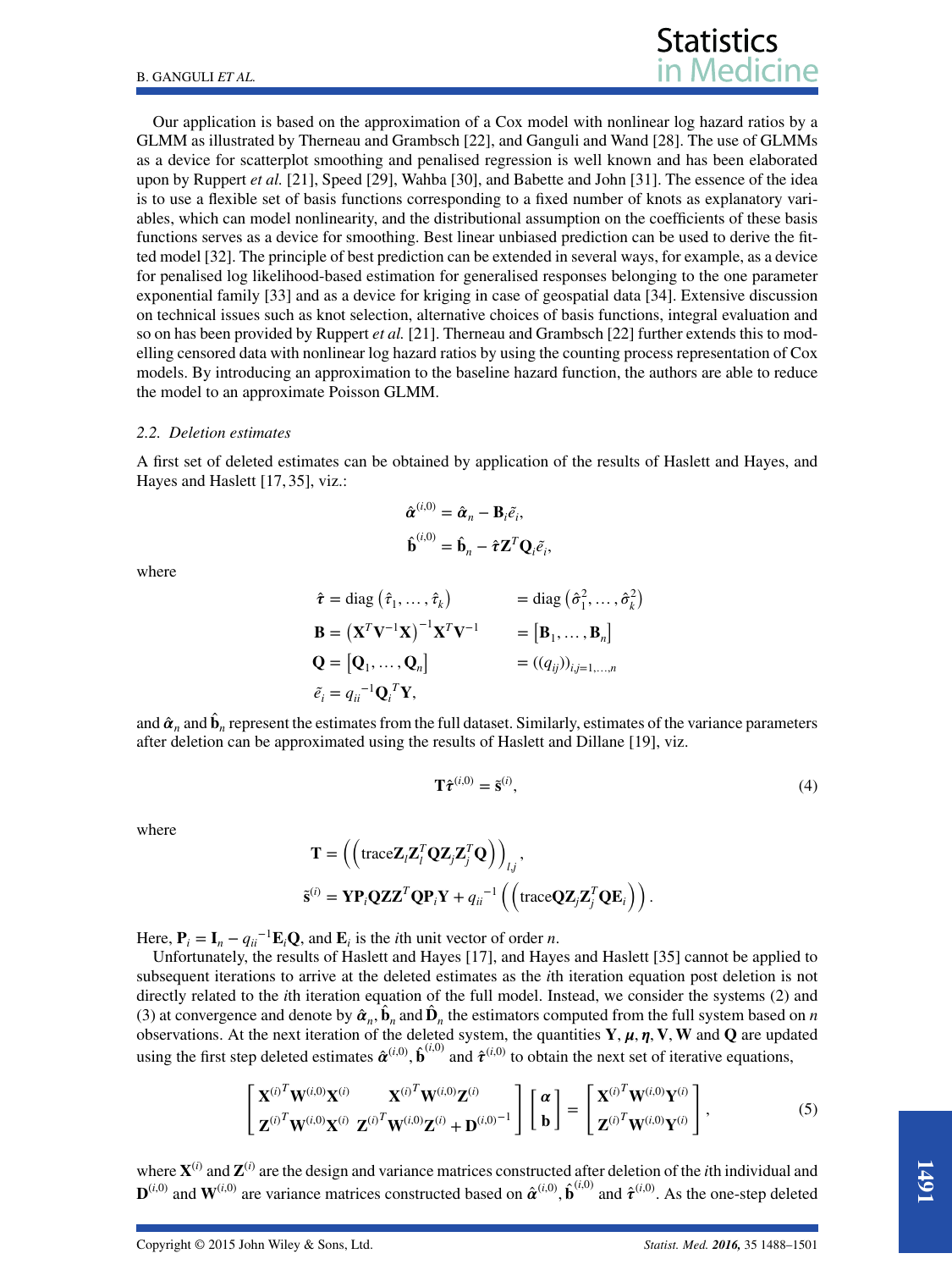estimates  $\hat{\alpha}^{(i,0)}$ ,  $\hat{\mathbf{b}}^{(i,0)}$  and  $\hat{\tau}^{(i,0)}$  usually constitute small corrections and are often under estimates [\[22\]](#page-13-17), we make the assumption that the solution to the full system corresponding to [\(5\)](#page-4-0) may be approximated by  $\hat{\alpha}^{(i,0)}$ ,  $\hat{\mathbf{b}}^{(i,0)}$  and  $\hat{\tau}^{(i,0)}$ . Then by a reapplication of the results of Haslett and Hayes [\[17\]](#page-13-12), and Hayes and Haslett [\[35\]](#page-14-10), improved deleted estimates are given by

$$
\hat{\boldsymbol{\alpha}}^{(i)} = \hat{\boldsymbol{\alpha}}_n - \mathbf{B}_i \tilde{e}_i - \mathbf{B}_i^* \tilde{e}_i^*,
$$
  

$$
\hat{\mathbf{b}}^{(i)} = \hat{\mathbf{b}}_n - \hat{\boldsymbol{\tau}} \mathbf{Z}^T \mathbf{Q}_i \tilde{e}_i - \hat{\boldsymbol{\tau}}^* \mathbf{Z}^T \mathbf{Q}_i^* \tilde{e}_i^*
$$

where the superscript  $*$  denotes that these quantities were calculated based on  $\hat{\alpha}^{(i,0)}$ ,  $\hat{\mathbf{b}}^{(i,0)}$  and  $\hat{\tau}^{(i,0)}$ .

Using a Taylor series expansion, we can linearise  $\hat{\alpha}^{(i)}$  as

$$
\hat{\boldsymbol{\alpha}}^{(i)} = \hat{\boldsymbol{\alpha}}_n - \mathbf{B}_i \tilde{e}_i - \mathbf{B}_i^* \tilde{e}_i^*
$$
\n
$$
\simeq \hat{\boldsymbol{\alpha}}_n - \mathbf{B}_i \tilde{e}_i - \left\{ \mathbf{B}_i \tilde{e}_i + \left( \frac{\delta \tilde{e}_i \mathbf{B}_i}{\delta \boldsymbol{\alpha}^T} \frac{\delta \tilde{e}_i \mathbf{B}_i}{\delta \mathbf{b}^T} \frac{\delta \tilde{e}_i \mathbf{B}_i}{\delta \boldsymbol{\tau}^T} \right) \left( \begin{array}{c} \hat{\boldsymbol{\alpha}}^{(i,0)} - \hat{\boldsymbol{\alpha}}_n \\ \hat{\mathbf{b}}^{(i,0)} - \hat{\mathbf{b}}_n \\ \hat{\boldsymbol{\tau}}^{(i,0)} - \hat{\boldsymbol{\tau}}_n \end{array} \right) \right\}.
$$

Hence,

**Statistics** 

Medicine

<span id="page-5-1"></span><span id="page-5-0"></span>
$$
\hat{\boldsymbol{\alpha}}^{(i)} - \hat{\boldsymbol{\alpha}}_n = -2\tilde{e}_i \mathbf{B}_i - \left(\frac{\delta \tilde{e}_i \mathbf{B}_i}{\delta \boldsymbol{\alpha}^T} \frac{\delta \tilde{e}_i \mathbf{B}_i}{\delta \mathbf{b}^T} \frac{\delta \tilde{e}_i \mathbf{B}_i}{\delta \boldsymbol{\tau}^T}\right) \begin{pmatrix} \hat{\boldsymbol{\alpha}}^{(i,0)} - \hat{\boldsymbol{\alpha}}_n \\ \hat{\mathbf{b}}^{(i,0)} - \hat{\mathbf{b}}_n \\ \hat{\boldsymbol{\tau}}^{(i,0)} - \hat{\boldsymbol{\tau}}_n \end{pmatrix}
$$
(6)  

$$
= f_{\boldsymbol{\alpha}} \left( \hat{\boldsymbol{\alpha}}_n, \hat{\mathbf{b}}_n, \hat{\boldsymbol{\tau}}_n, \tilde{e}_i \right),
$$

where, as shown in Appendix A1,

$$
\frac{\delta \tilde{e}_{i} \mathbf{B}_{i}}{\delta \boldsymbol{\alpha}^{T}} = -\tilde{e}_{i} \mathbf{B} \frac{\delta \mathbf{V}}{\delta \boldsymbol{\alpha}^{T}} \left( \mathbf{Q}_{i} \otimes \mathbf{I}_{p} \right) + \mathbf{B}_{i} q_{ii}^{-1} \mathbf{Q}_{i}^{T} \frac{\delta \mathbf{V}}{\delta \boldsymbol{\alpha}^{T}} \left\{ \left( \tilde{e}_{i} \mathbf{Q}_{i} - \mathbf{Q} \mathbf{Y} \right) \otimes \mathbf{I}_{p} \right\},
$$
\n
$$
\frac{\delta \tilde{e}_{i} \mathbf{B}_{i}}{\delta \mathbf{b}^{T}} = -\tilde{e}_{i} \mathbf{B} \frac{\delta \mathbf{V}}{\delta \mathbf{b}^{T}} \left( \mathbf{Q}_{i} \otimes \mathbf{I}_{q} \right) + \mathbf{B}_{i} q_{ii}^{-1} \mathbf{Q}_{i}^{T} \frac{\delta \mathbf{V}}{\delta \mathbf{b}^{T}} \left\{ \left( \tilde{e}_{i} \mathbf{Q}_{i} - \mathbf{Q} \mathbf{Y} \right) \otimes \mathbf{I}_{q} \right\},
$$
\n
$$
\frac{\delta \tilde{e}_{i} \mathbf{B}_{i}}{\delta \boldsymbol{\tau}^{T}} = -\tilde{e}_{i} \mathbf{B} \frac{\delta \mathbf{V}}{\delta \boldsymbol{\tau}^{T}} \left( \mathbf{Q}_{i} \otimes \mathbf{I}_{k} \right) + \mathbf{B}_{i} q_{ii}^{-1} \mathbf{Q}_{i}^{T} \frac{\delta \mathbf{V}}{\delta \boldsymbol{\tau}^{T}} \left\{ \left( \tilde{e}_{i} \mathbf{Q}_{i} - \mathbf{Q} \mathbf{Y} \right) \otimes \mathbf{I}_{k} \right\},
$$

and  $f_{\alpha}(\cdot)$  is defined in [\(6\)](#page-5-0) and [\(7\)](#page-5-1). Note that this enables us to approximate  $\hat{\alpha}^{(i)}$  in terms of quantities obtained from the full model fit. Similarly, we can obtain expressions for the DFBETAs,

<span id="page-5-2"></span>
$$
\hat{\mathbf{b}}^{(i)} - \hat{\mathbf{b}}_n = f_{\mathbf{b}} \left( \hat{\boldsymbol{\alpha}}_n, \hat{\mathbf{b}}_n, \hat{\boldsymbol{\tau}}_n, \tilde{e}_i \right),
$$
\n(8)

$$
\hat{\boldsymbol{\tau}}^{(i)} - \hat{\boldsymbol{\tau}}_n = f_{\boldsymbol{\tau}}\left(\hat{\boldsymbol{\alpha}}_n, \hat{\mathbf{b}}_n, \hat{\boldsymbol{\tau}}_n, \tilde{e}_i\right)
$$
(9)

as well as similar expressions for DFFIT residuals in terms of the output of the full model fit.

#### <span id="page-5-3"></span>*2.3. Standardisation and critical values*

The next step is to derive a suitable standardisation factor for the differences in [\(6\)](#page-5-0) and [\(8\)](#page-5-2). The usual approach in the literature is to standardise these by a positive definite matrix, which can be chosen to reflect specific concerns [\[36\]](#page-14-11). A standard procedure following Cook [\[7\]](#page-13-6) is to use the variances of the corresponding parameters from the full model for standardisation and the percentage points of the **F** distribution as a critical value. In this case, the corresponding '*p value*' gives the level of the smallest confidence ellipsoid based on the full data that contains the estimate.

However, there has been some discussion in the literature regarding the choice of the norming matrix to be used for standardisation. Beckman and Cook [\[6\]](#page-13-5) argues that it should not depend on *i*, whereas the norm suggested by Belsley *et al.* [\[37\]](#page-14-12) does so. Dempster and Gasko [\[36\]](#page-14-11) provides an interesting geometric perspective on various alternative standardisation criteria and their connection with residual analyses.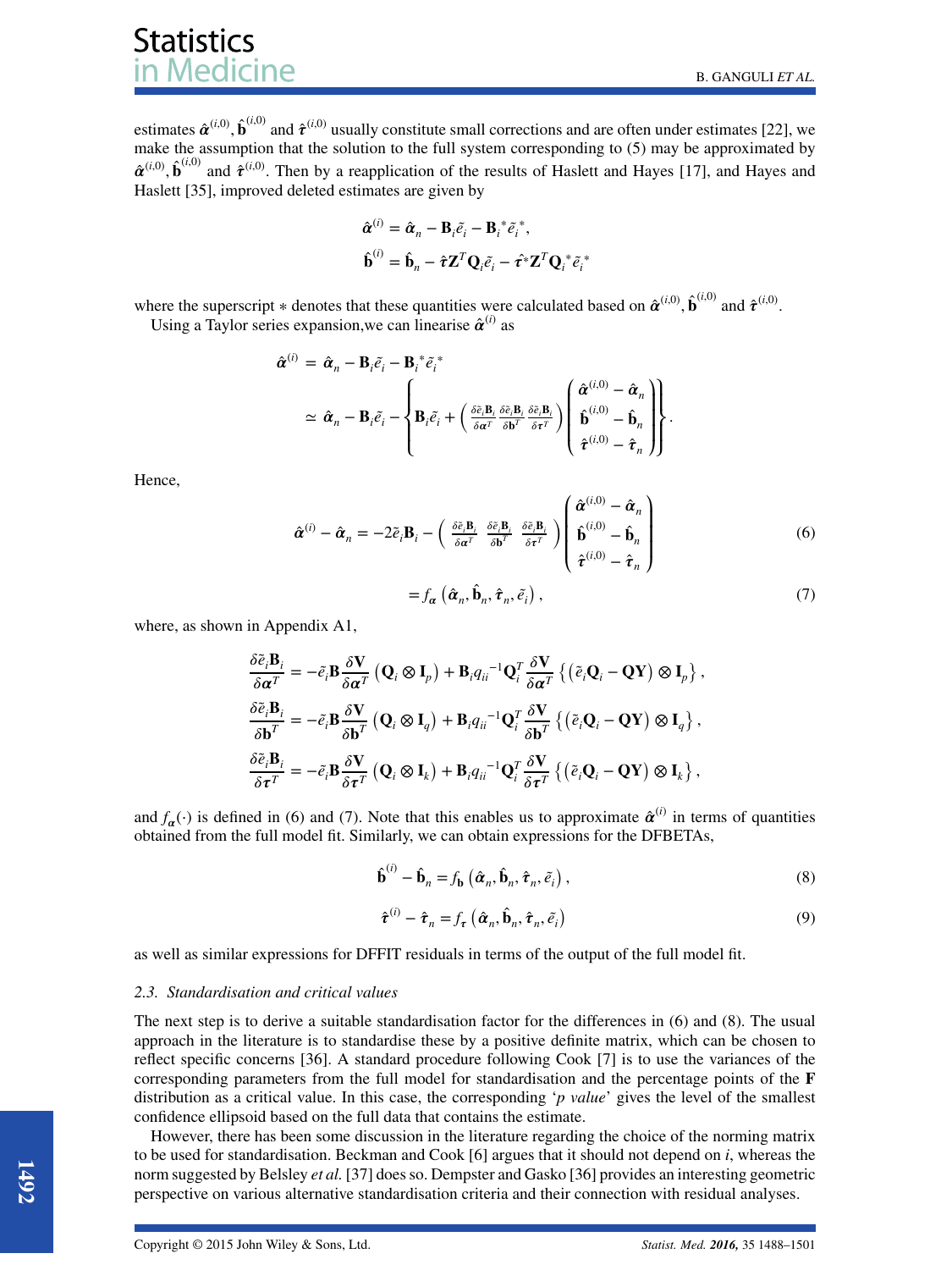Our approach is based on the result,

<span id="page-6-0"></span>
$$
f_{\alpha} \left( \hat{\boldsymbol{\alpha}}_{n}, \hat{\mathbf{b}}_{n}, \hat{\boldsymbol{\tau}}_{n}, \tilde{\boldsymbol{e}}_{i} \right) - f_{\alpha} \left( \hat{\boldsymbol{\alpha}}_{n}, \hat{\mathbf{b}}_{n}, \hat{\boldsymbol{\tau}}_{n}, q_{ii}^{-\frac{1}{2}} Z \right) \stackrel{P}{\rightarrow} 0
$$
  

$$
f_{\mathbf{b}} \left( \hat{\boldsymbol{\alpha}}_{n}, \hat{\mathbf{b}}_{n}, \hat{\boldsymbol{\tau}}_{n}, \tilde{\boldsymbol{e}}_{i} \right) - f_{\mathbf{b}} \left( \hat{\boldsymbol{\alpha}}_{n}, \hat{\mathbf{b}}_{n}, \hat{\boldsymbol{\tau}}_{n}, q_{ii}^{-\frac{1}{2}} Z \right) \stackrel{P}{\rightarrow} 0
$$
  

$$
f_{\tau}(\hat{\boldsymbol{\alpha}}_{n}, \hat{\mathbf{b}}_{n}, \hat{\boldsymbol{\tau}}_{n}, \tilde{\boldsymbol{e}}_{i}) - f_{\tau} \left( \hat{\boldsymbol{\alpha}}_{n}, \hat{\mathbf{b}}_{n}, \hat{\boldsymbol{\tau}}_{n}, q_{ii}^{-\frac{1}{2}} Z \right) \stackrel{P}{\rightarrow} 0,
$$
  
(10)

where *Z* is a standard normal deviate. This result has been proved in Appendix (A2). The implication of this is that we can generate *K* standard normal deviates  $\{Z_k, k = 1, \ldots, K\}$  and estimate the covariance

matrix of say,  $f_{\alpha}(\hat{\alpha}_n, \hat{\mathbf{b}}_n, \hat{\tau}_n, \tilde{e}_i)$ , by the empirical covariance of  $f_{\alpha}(\hat{\alpha}_n, \hat{\mathbf{b}}_n, \hat{\tau}_n, q_{ii})$  $-\frac{1}{2}$  $2 Z_k$ ,  $k = 1, ..., K$ , which can then be used to standardise the residuals  $f_{\alpha}(\hat{\boldsymbol{\alpha}}_n, \hat{\boldsymbol{b}}_n, \hat{\boldsymbol{\tau}}_n, \tilde{\boldsymbol{e}}_i)$ . Similar approaches can be used for the random effects **b** and the variance components  $\tau$  as well as for the DFFITs  $\hat{\eta}_i - \hat{\eta}_i^{(i)}$ . Simulation based critical values can also be derived for each of the quantities based on the results in [\(10\)](#page-6-0).

### **3. Application**

#### *3.1. Application to the silica exposure dataset*

In this section, we apply our methods to the motivating dataset. The connection between Cox models and Poisson regression is well established [\[38,](#page-14-13) [39\]](#page-14-14). Here, we use the equivalence discussed by Therneau and Grambsch [\[22\]](#page-13-17), and Ganguli and Wand [\[28\]](#page-14-3) who approximate a Cox proportional hazards model with a non linear log hazard ratio by a Poisson mixed effects model. We fit a model of the form,

<span id="page-6-1"></span>
$$
\lambda(t|x) = \lambda_0(t) \exp{\{\beta_0 H \text{ISP} + f(x(t))\}},\tag{11}
$$

where *t* is the age at which a subject dies from lung cancer, HISP is an indicator for whether or not a subject is Hispanic and *x*(*t*) is cumulative silica exposure at time *t*. The function *f*(⋅) is unknown but assumed to be smooth.

Using *I* as the indicator function and  $\delta$  as the censoring indicator (1, if uncensored and 0, if censored) and writing  $N(t) = I(T \leq t, \delta = 1)$ , it follows from Ganguli and Wand [\[28\]](#page-14-3) that [\(11\)](#page-6-1) can be approximated as,

$$
E(N(t)|\mathbf{b}) = \exp\left\{\beta_0 H \text{ISP} + \beta_1 x(t) + \sum_{k=1}^K b_k |x(t) - \kappa_k|^3 \right\} \hat{\Lambda},\tag{12}
$$

where the  $\kappa_k$ 's are a set of *K* quantiles of *x* and the components of **b** = (**b**<sub>1</sub>*, ...*, **b**<sub>K</sub> $) \sim$  i.i.d.*N*(0*,*  $\sigma_b^2$ ) and Λ*̂* , is the estimator of the cumulative hazard function of the standard Cox model with log linear hazard.

Following Ganguli and Wand [\[28\]](#page-14-3), and Therneau and Grambsch [\[22\]](#page-13-17), this can be approximated by a GLMM with a log-linear link function,

$$
\log \{ E(N(t)|\mathbf{b}) \} = \log(\hat{\Lambda}) + \beta_0 \text{HISP} + \beta_1 x(t) + \sum_{k=1}^{K} b_k |x(t) - \kappa_k|^3,
$$

where  $\hat{\Lambda}$ , the estimated cumulative hazard from a standard Cox model assuming a linear log hazard function for cumulative silica hazard, serves as an approximate offset.

Figure [2](#page-7-0) shows the DFFITs in panel (a) and DFBETAs for the variance component  $\sigma_b^2$  in panel (b). Panels (c) and (d) show the estimates of the log hazard function after excluding subjects identified as influential in panel (a) and after excluding subjects identified as influential based on both panels (a) and (b), respectively. Subjects were considered to be influential if their standardised DFBETA or DFFIT values exceeded the simulation based benchmark described in Section [2.3.](#page-5-3) We can make the following observations: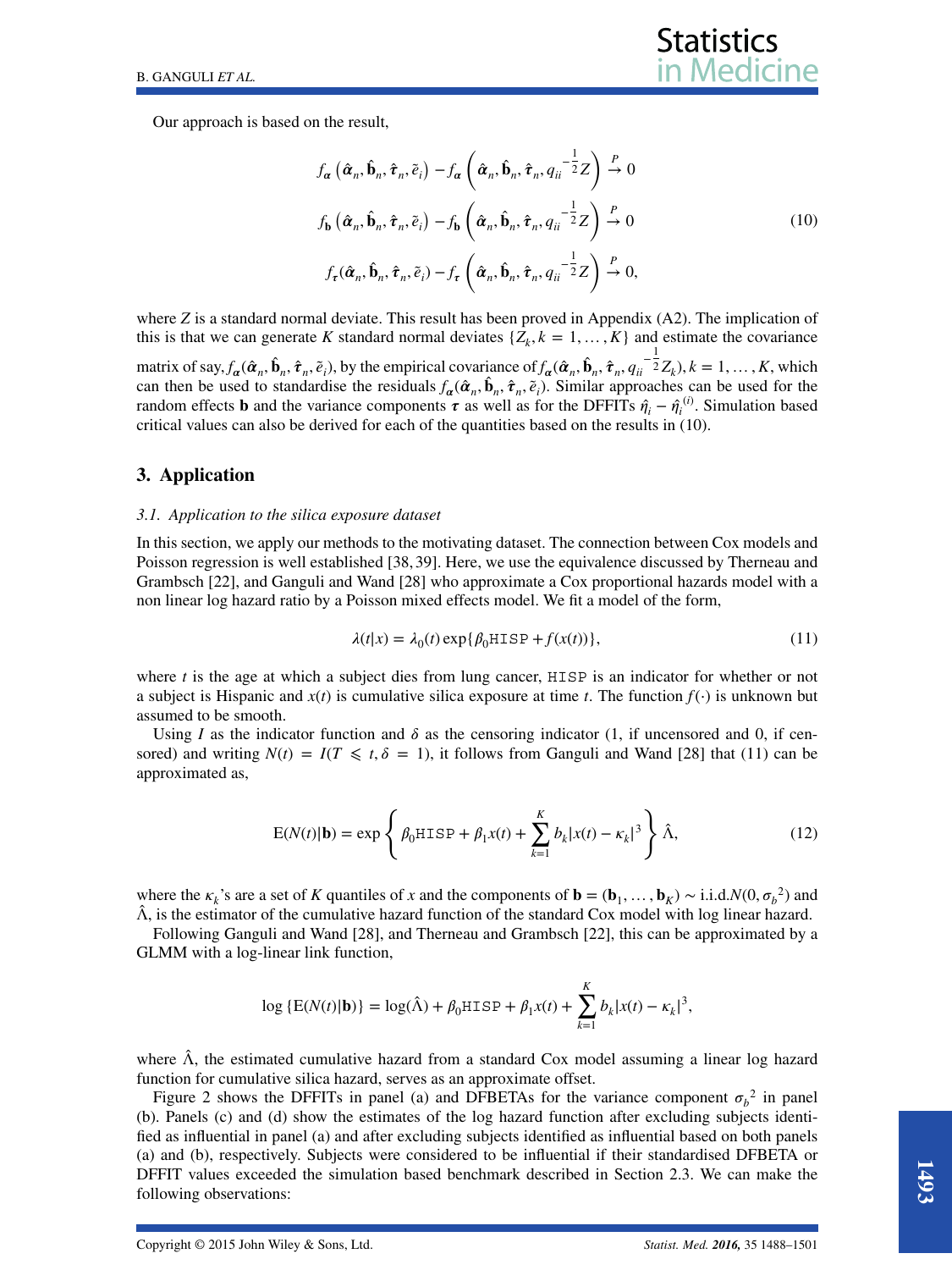

<span id="page-7-0"></span>**Figure 2.** Influence diagnostics for the silica data. The horizontal axis represents cumulative silica exposure (*mg*∕*m*<sup>3</sup> − *yr*). Panel (a) shows DFFITs and panel (b) shows DFBETAs for the variance component. Panels (c) and (d) give the estimated log hazard function after excluding observations identified as influential only in panel (a) and in both panels (a) and (b), respectively. Thick solid and dotted lines correspond to fitted values and 95% confidence intervals from the complete dataset. Thin solid and dotted lines correspond to estimates after deletion of influential subjects.

- The log hazard continues to dip beyond an exposure of 50 mg/*m*3-year in the first case but approaches a plateau in the second.
- The two figures (Figure [2](#page-7-0) (c)–(d)) show a remarkable contrast. In the former case (Figure [2\(](#page-7-0)c)), deletion does not affect the shape of the dose response curve significantly although it does attenuate the response by about 50% at 30 mg/m<sup>3</sup>-years. However, in the latter case (Figure [2\(](#page-7-0)d)), deletion appears to have a more dramatic effect and leads to a different shape of the dose response curve. The results suggest that the curve based on the full dataset might be picking up spurious structure at the upper range of exposures.
- The 95% pointwise confidence intervals are indicated using bold lines for the full dataset and dotted lines corresponding to post-deletion. The results make a strong case for conducting post model fitting deletion diagnostics for variance components as the confidence intervals obtained by dropping observations with influential DFFIT values only is very wide. Note that individuals who are influential for variance component estimation are still included for estimation in panel (c) and it appears that the inclusion of these observations leads to an unstable estimate of the variance components and hence to an unreliable confidence interval. By contrast, the confidence intervals obtained in panel (d) are tighter.

Our learning from this application is firstly that influential observations need not occur at the highest extremes of exposure. Second, we can distinguish between observations, which are influential for the shape of the estimated dose response curve and those which impact its value but not its shape. The individual with the highest exposure is influential for the estimated shape of the log hazard ratio. The optimum degrees of freedom estimate decreases from approximately three to two as a result of dropping the individual with the highest exposure. Finally, we note that failure to conduct post model fitting diagnostics for variance components can lead to erroneous and unstable confidence interval estimation.

#### *3.2. Performance on simulated datasets*

In this section, we demonstrate the performance of the method on three different applications all of which may be fitted using GLMMs.

*3.2.1. Clustered data.* We simulate clustered count data using the model:

 $y_{ij} \sim \text{Poisson}(\mu_{ij}); \quad i = 1, 2, ..., k; j = 1, 2, ..., n_i,$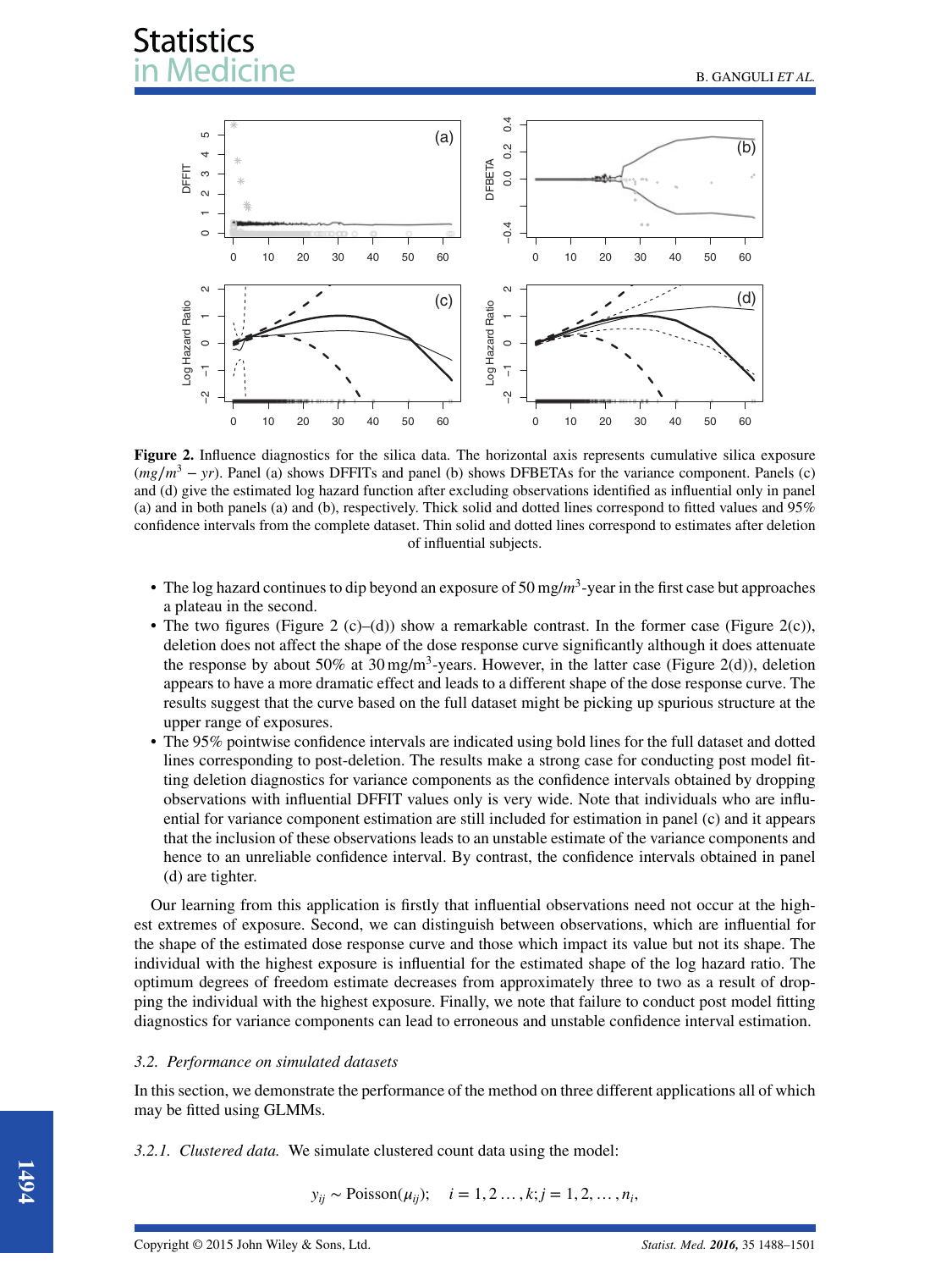

<span id="page-8-0"></span>**Figure 3.** Plot of standardized *DFBETA*s of fixed effects for clustered Possion counts with all observation in cluster 3 as influential.

with *k* being the number of clusters. All observations from the *i*th cluster share a common random intercept,  $b_i$  specified by  $log(\mu_{ij}) = b_i + \beta x_{ij}$ , where  $x_{ij}$  is a subject specific covariate, and  $\beta$  is the corresponding log rate ratio. For the purpose of simulation, we set  $\beta = 0.5$ ,  $k = 9$  and  $n_i = 100$ . The  $b_i$ ,  $i = 1, 2, ..., 9$ , are generated from a N(0, 0.5) distribution, and  $x_{ij}$ 's are obtained from a sequence of  $(k \times n_i) = 900$  values generated from a U[0*,* 1] distribution. We introduce an influential subject (here cluster) by replacing all observations in cluster 3 by counts corresponding to  $\mu_{ii} = 20$ .

Figure [3](#page-8-0) shows the corresponding standardized residuals, which clearly identify observations belonging to cluster 3 as influential in terms of high residual values. It is noteworthy that inclusion of the outlying cluster forces the regression line to have a negative slope, whereas the true slope coefficient is positive. Note that the estimates of the variance component are 3.544 and 0.301 corresponding to inclusion and exclusion of the outlying cluster, respectively.

*3.2.2. Binary generalized additive model.* We generate data from a binary model with a nonlinear dose response, which is modelled using a generalized additive model specified by:

<span id="page-8-1"></span>
$$
y \sim \text{Binary}(p) \quad \text{where} \quad \text{logit}(p) = \beta_0 + f(x). \tag{13}
$$

We set  $\beta_0 = 0.5$  and  $f(x) = 1.5x - 2.5x^2$ . We first generate the  $x_i$ ,  $i = 1, 2, ..., n = 1500$  from the uniform[0, 1] distribution and then generate the binary  $y_i$ ,  $i = 1, 2, ..., n = 1500$  using [\(13\)](#page-8-1). Thereafter, we introduce influential values by sorting the *x* values and replacing all the 0 responses between observations 1480–1495 by 1's.

Following Ruppert *et al.* [\[21\]](#page-13-16), the model in [\(13\)](#page-8-1) can be represented as a GLMM as follows:

$$
logit(p|\mathbf{b}) = \beta_0 + \sum_{k=1}^{K} b_k |x - \kappa_k|^3.
$$
 (14)

Here, the  $\kappa_k$ 's are a set of *K* quantiles of *x* and the components of **b** = (**b**<sub>1</sub>, ..., **b**<sub>K</sub>) ~ i.i.d.*N*(0,  $\sigma_b^2$ ). This model can be fitted using the glmmPQL routine in R. Note that *K* is set at 15 following the guidelines provided by Ruppert *et al.* [\[21\]](#page-13-16).

A plot of the estimated log-odds ratio along with point-wise 95% confidence invervals (Figure [4\)](#page-9-0) suggests spurious structure of the esimated function when computed from the full dataset, whereas the functional form based on the deleted estimates indicates a smoother fit. Note that the REML based estimates of the degrees of freedom based on all and non-influential observations only were 4.5 and 2.8, respectively.

*3.2.3. Geostatistical data.* We consider here a simulated example from the following geostatistical model:

<span id="page-8-2"></span>
$$
y_i \sim \text{Poisson}(\mu)
$$
, where  $\log(\mu) = s(\mathbf{x})$ , (15)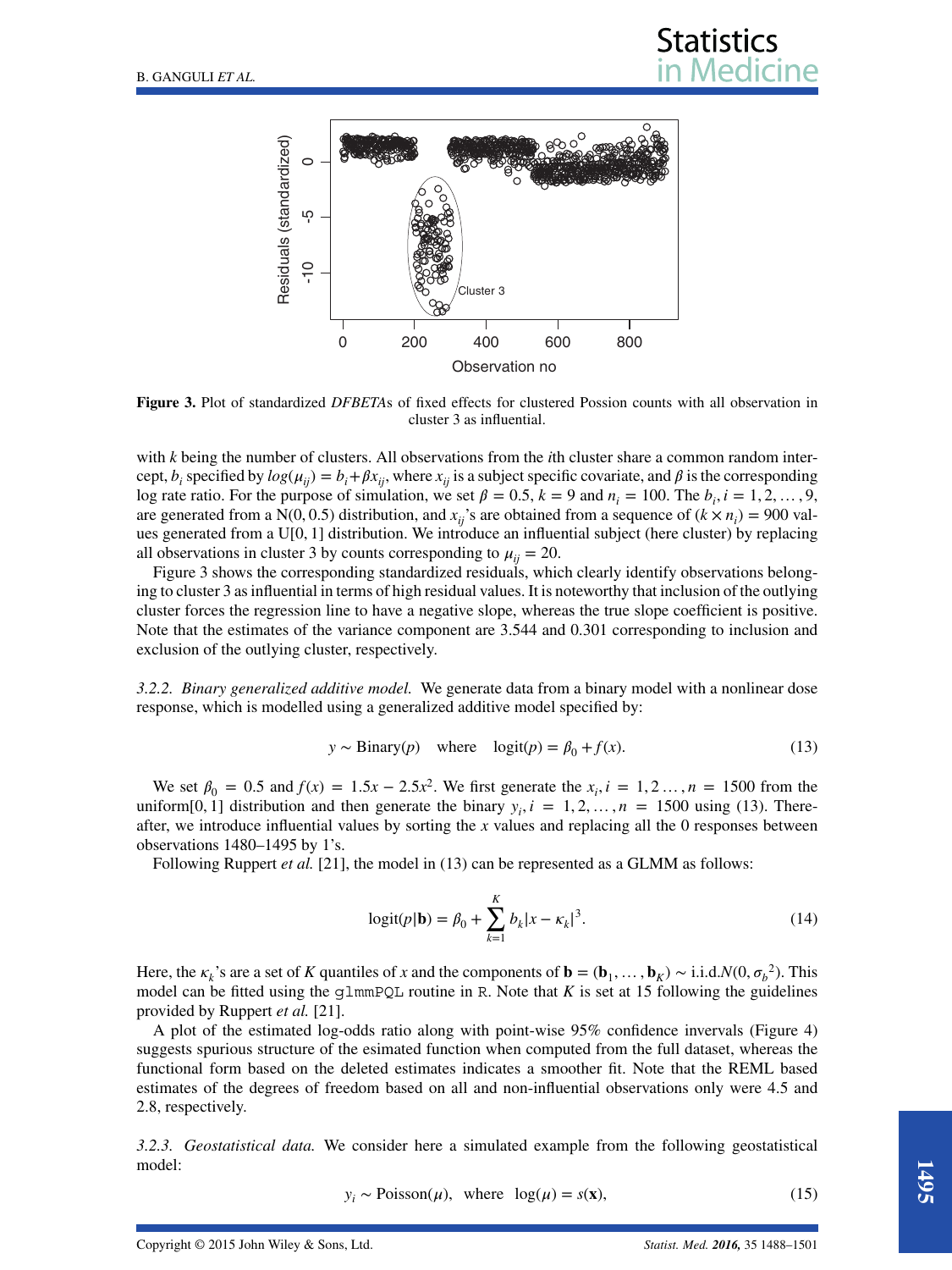



**Figure 4.** True (continuous line), estimated (dotted lines) and 95% point-wise confidence interval (thick dashed line) of log odds  $f(x)$  for a simulated binary generalized additive model (GAM). (a) is obtained by including all observations and (b) by excluding observations flagged as influential.

<span id="page-9-0"></span>

<span id="page-9-1"></span>**Figure 5.** Contour plots showing a comparison of the true and estimated functional forms with and without inclusion of the influential point. DFBETAs for the variance component are overlaid on the estimated surface and the size of the solid circle corresponds to the magnitude of influence.

with *s*(·) being a bivariate function of  $\mathbf{x} = (x_1, x_2)^T$ , which we set as

$$
s(x_1, x_2) = \frac{0.6}{2\pi\sigma_1\sigma_2} \times e^{-\frac{(x_1 - 0.2)^2}{\sigma_1^2} - \frac{(x_2 - 0.3)^2}{\sigma_2^2}} + \frac{0.4}{2\pi\sigma_1\sigma_2} \times e^{-\frac{(x_1 - 0.7)^2}{\sigma_1^2} - \frac{(x_2 - 0.8)^2}{\sigma_2^2}},
$$

where  $\sigma_1 = 0.3$ , and  $\sigma_2 = 0.4$ . Five hundred sets of **x** were independently generated from the uniform [0*,* 1] distribution and based on these, *y*′ *s* were generated using [\(15\)](#page-8-2). We replaced the 500th observation with a relatively high value to induce an influential observation. Following Kammann and Wand [\[34\]](#page-14-9), a low rank model formulation is given by,

$$
\log E(y_i|\mathbf{b}) = \beta_0 + \beta_1 x_1 + \beta_2 x_2 + \sum_{k=1}^{K} b_k |\mathbf{x}_i - \mathbf{x}_k|^3.
$$
 (16)

Here, the  $\kappa_k$ 's are a set of *K* knots chosen by applying a space-filling algorithm to the  $\kappa_i$ 's and the components of **b** = (**b**<sub>1</sub>*,*…*,* **b**<sub>K</sub></sub>) ~ i.i.d. $N(0, \sigma_b^2)$ .

Results are plotted in Figure [5.](#page-9-1) The estimated d.f. with and without influential observations were 23.3 and 21.75, respectively. The influential point was correctly identified, and the estimated functional form after dropping the influential point was similar to the true functional form.

## **4. Discussion**

In this paper, we have developed Cook's distance for fixed and random effects parameters as well as for variance component estimates for the generalised linear mixed model with independent random effects.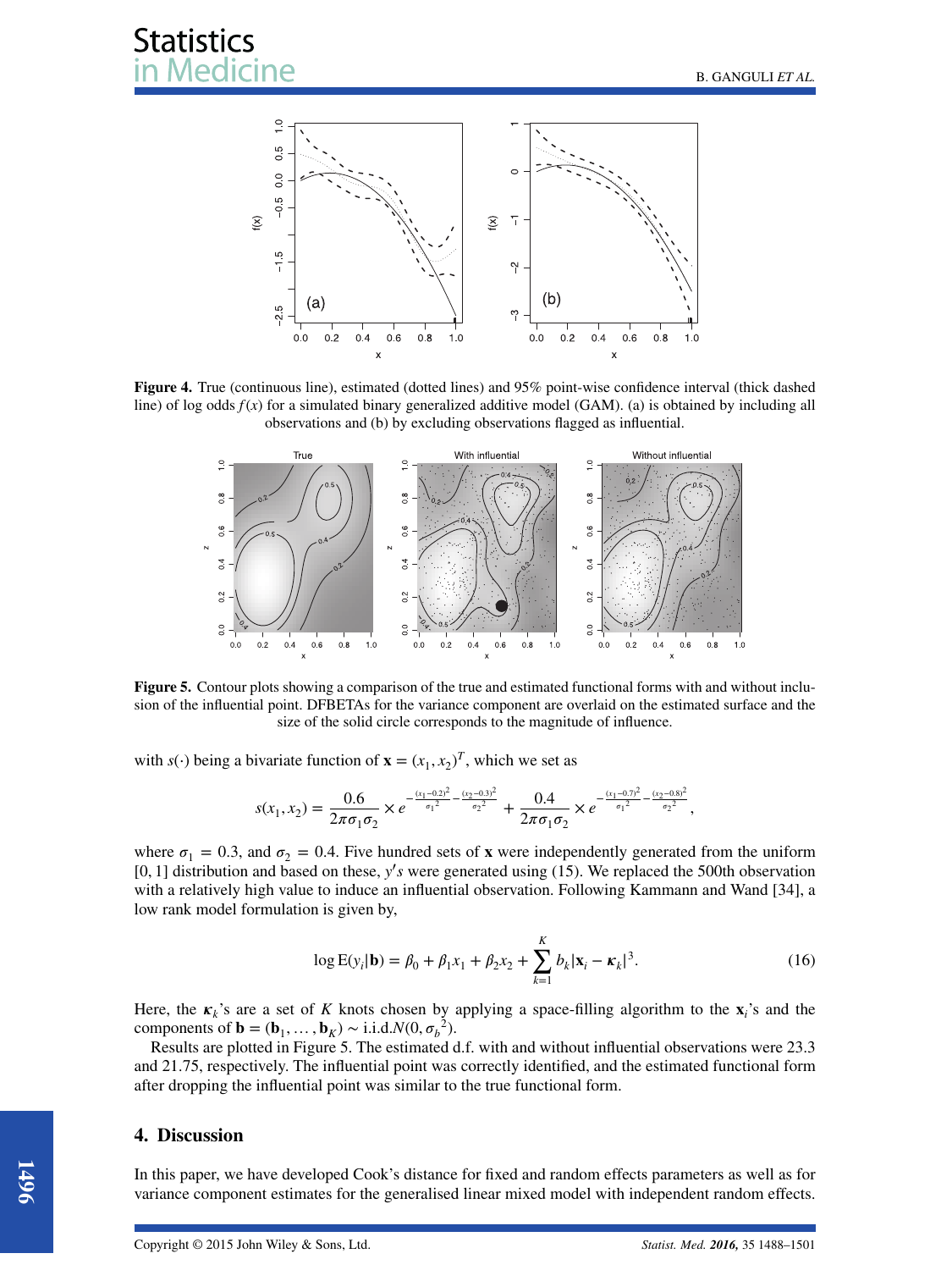Given the wide applicability of the model, these diagnostics have far reaching scope. The simulations and application presented make a strong case for conducting post model fitting deletion diagnostics. First, influential observations need not occur at the highest extremes of exposure. Second, we can distinguish between influential observations, which only modestly influence the values of the log hazard over local regions, and those which influence the shape of the exposure-response curve. Third, observations influential for the variance component estimate occurred at the highest levels of exposure and the deletion of these outliers had more influence on the shape of the curve. In the silica application, when the highest exposed subject was removed, the optimum degrees of freedom dropped from three to to. Using the full dataset leads to overfitting in regions of high cumulative exposure. This is common for exposureresponse modelling and possible reasons include the saturation of biological processes, misclassification of exposure at high levels and the healthy worker effect [\[3,](#page-13-2) [5,](#page-13-4) [40\]](#page-14-15). For the silica dataset, the main problem is the sparsity of data and few cases in the regions of high cumulative exposure.

Empirical observations from the authors suggest that the performance of the method is driven by a combination of the degree of nonlinearity in the exposure–response relationship and the local density of data points. The method performs well in presence of moderate nonlinearity even in regions of sparse data but will tend to spuriously identify influential observations in regions of high nonlinearity. We have also informally compared the performance of the method on simulated datasets with Poisson and binary outcomes and observed that for the same degrees of nonlinearity and data density, influential values are identified more accurately for Poisson outcomes. Further extensions of the method should accomodate deletion of a subset of observations. Note that in our application to the silica data, which has time-varying exposures, we have considered detection of influential exposures and considered an individual as influential if at least one of his observations has been classified as influential. We have assumed throughout the paper that the random effects are independent. While such an assumption is typically made for cases such as our motivating example, where the variance components model serves as a device for smoothing, non-spherical variance structures are commonly used when random effects are used to model subject specific effects or overdispersion. As additional covariance parameters are also estimated by REML and the results of Haslett and Hayes, and Hayes and Haslett[\[17,](#page-13-12) [35\]](#page-14-10) continue to be valid, our method can, in theory, be extended to accomodate non-spherical variance structures although at a cost of added computational complexity. Additional research that could be spurred by this paper include the development of models, which include explanations for the occurence of influential observations such as population heterogenity, but it is clear that such research requires considerable substantive knowledge.

# **Appendix**

#### *A.1. Derivation of the expression for the derivatives in [\(6\)](#page-5-0):*

We have

$$
\frac{\delta \tilde{e}_i \mathbf{B}_i}{\delta \alpha^T} = \frac{\delta \mathbf{B}_i}{\delta \alpha^T} \tilde{e}_i \otimes \mathbf{I}_p + \mathbf{B}_i \otimes \mathbf{I}_p \frac{\delta \tilde{e}_i}{\delta \alpha^T}.
$$

To calculate the derivatives, first note that writing  $C =$  $\mathcal{L}$  $\mathbf{0}_{p\times p}$   $\mathbf{X}^T$  $\begin{pmatrix} \mathbf{x}^T \ \mathbf{X}^T \ \mathbf{X} \end{pmatrix},$ 

$$
\mathbf{B} = \left(\mathbf{I}_p \ \mathbf{0}_{p \times n}\right) \left(\begin{array}{cc} \mathbf{0}_{p \times p} & \mathbf{X}^T \\ \mathbf{X} & \mathbf{V} \end{array}\right)^{-1} \left(\begin{array}{c} \mathbf{0}_{p \times n} \\ \mathbf{I}_n \end{array}\right) = \left(\mathbf{I}_p \ \mathbf{0}_{p \times n}\right) \mathbf{C}^{-1} \left(\begin{array}{c} \mathbf{0}_{p \times n} \\ \mathbf{I}_n \end{array}\right),
$$

so that

$$
\frac{\delta \mathbf{B}}{\delta \boldsymbol{\alpha}^{T}} = \left\{ \left( \mathbf{I}_{p} \mathbf{0}_{p \times n} \right) \otimes \mathbf{I}_{p} \right\} \frac{\delta \mathbf{C}^{-1}}{\delta \boldsymbol{\alpha}^{T}} \left\{ \left( \mathbf{0}_{n \times p} \mathbf{I}_{n} \right)^{T} \otimes \mathbf{I}_{p} \right\} \n= - \left\{ \left( \mathbf{I}_{p} \mathbf{0}_{p \times n} \right) \otimes \mathbf{I}_{p} \right\} \mathbf{C}^{-1} \frac{\delta \mathbf{C}}{\delta \boldsymbol{\alpha}^{T}} \mathbf{C}^{-1} \left\{ \left( \mathbf{0}_{n \times p} \mathbf{I}_{n} \right)^{T} \otimes \mathbf{I}_{p} \right\}
$$

Noting that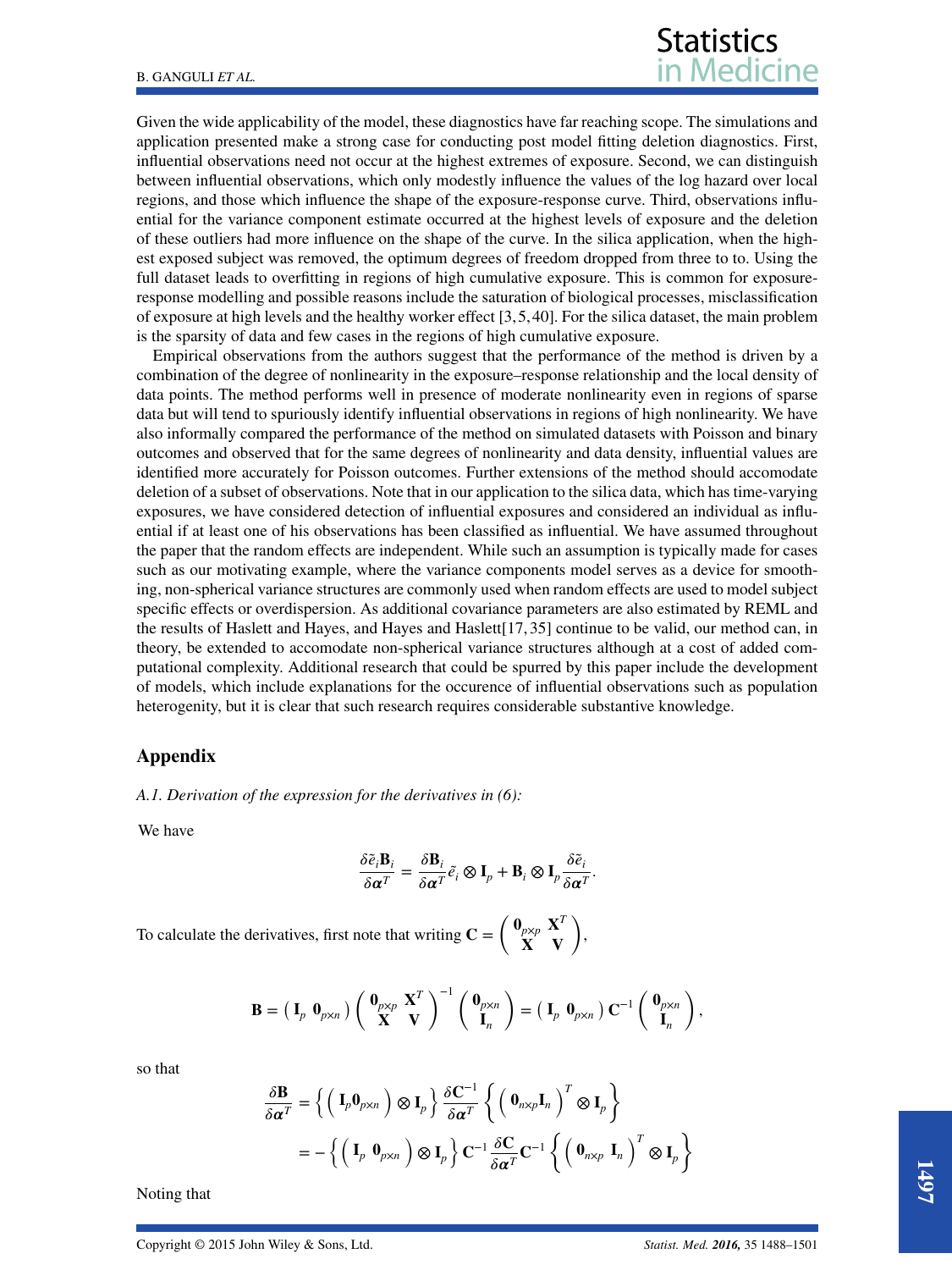$$
\frac{\delta \mathbf{C}}{\delta \boldsymbol{\alpha}^T} = \left(\begin{array}{cc} \mathbf{0} & \mathbf{0}^T \\ \mathbf{0} & \frac{\delta \mathbf{V}}{\delta \boldsymbol{\alpha}^T} \end{array}\right)
$$

and that

**Statistics** 

edicine

$$
\frac{\delta \mathbf{V}}{\delta \boldsymbol{\alpha}^T} = \begin{bmatrix} \phi a_1 \frac{g''(\mu_1)}{g'(\mu_1)} \mathbf{x}_1^T & \mathbf{0}^T & \dots & \mathbf{0}^T \\ \vdots & \vdots & \vdots & \vdots \\ \mathbf{0}^T & \mathbf{0}^T & \dots & \phi a_n \frac{g''(\mu_n)}{g'(\mu_n)} \mathbf{x}_n^T \end{bmatrix},
$$

we obtain, after some simplification,

$$
\frac{\delta \mathbf{B}_i}{\delta \boldsymbol{\alpha}^T} = -\mathbf{B} \frac{\delta \mathbf{V}}{\delta \boldsymbol{\alpha}^T} \left( \mathbf{Q}_i \otimes \mathbf{I}_p \right).
$$

Similarly,

$$
\frac{\delta \mathbf{Q}_i}{\delta \boldsymbol{\alpha}^T} = -\mathbf{Q} \frac{\delta \mathbf{V}}{\delta \boldsymbol{\alpha}^T} \left( \mathbf{Q}_i \otimes \mathbf{I}_p \right),
$$
  
and 
$$
\frac{\delta q_{ii}}{\delta \boldsymbol{\alpha}^T} = -\mathbf{Q}_i^T \frac{\delta \mathbf{V}}{\delta \boldsymbol{\alpha}^T} \left( \mathbf{Q}_i \otimes \mathbf{I}_p \right).
$$

Also, using the fact that

$$
\frac{\delta \tilde{e}_i}{\delta \boldsymbol{\alpha}^T} = q_{ii}^{-1} \mathbf{Q}_i^T \frac{\delta \mathbf{V}}{\delta \boldsymbol{\alpha}^T} \left\{ \left( \tilde{e}_i \mathbf{Q}_i - \mathbf{Q} \mathbf{Y} \right) \otimes \mathbf{I}_p \right\},\
$$

we obtain the expression for  $\frac{\delta \tilde{e}_i \mathbf{B}_i}{\delta \alpha^T}$ . Expressions for  $\frac{\delta \tilde{e}_i \mathbf{B}_i}{\delta \mathbf{b}^T}$  and  $\frac{\delta \tilde{e}_i \mathbf{B}_i}{\delta \tau^T}$  can be similarly found.

#### *A.2. To prove [\(10\)](#page-6-0):*

We make the following three assumptions:

- (1). *n*<sup>−</sup><sup>1</sup>  $\overline{a}$  $X^T$ **WX**  $X^T$ **WZ**  $\mathbf{Z}^T \mathbf{W} \mathbf{X}$  **ZWZ** +  $\mathbf{D}^{-1}$  $\overline{a}$  $\rightarrow \Sigma$ , which is positive definite.
- (2). **W** and  $ZDZ^T$  have finite elements with  $W > 0$  and/or the elements of **Z** and **D** finite.
- (3).  $a_i = \phi \frac{g''(\mu_i)}{g'(\mu_i)}$  $\frac{g(\mu_i)}{g'(\mu_i)} \le c, i = 1, \dots, n$  for some constant *c*.

Note that  $f_\alpha(\hat{\alpha}_n, \hat{\mathbf{b}}_n, \hat{\boldsymbol{\tau}}_n, \tilde{e}_i) - f_\alpha(\hat{\alpha}_n, \hat{\mathbf{b}}_n, \hat{\boldsymbol{\tau}}_n, q_{ii})$  $-\frac{1}{2}Z$ ) can be expressed as

<span id="page-11-0"></span>
$$
-2\left(\tilde{e}_i - q_{ii}^{-\frac{1}{2}}Z\right)B_i + (A_1 - C_1 \quad A_2 - C_2 \quad A_3 - C_3)\begin{pmatrix} B_1 \\ B_2 \\ B_3 \end{pmatrix} + (C_1 \quad C_2 \quad C_3)\begin{pmatrix} B_1 - D_1 \\ B_2 - D_2 \\ B_3 - D_3 \end{pmatrix}.
$$
 (A.1)

Consider the first term in [\(A.1\)](#page-11-0). By the normal theory model applied to the constructed variable **Y**,

$$
\tilde{e}_i \stackrel{\text{asy}}{\sim} \text{N}\left(\mathbf{1}^*\mathbf{Q}_i^T\mathbf{X}\boldsymbol{\alpha}, q_{ii}^{-2}\mathbf{Q}_i^T\mathbf{V}\mathbf{Q}_i\right) = \text{N}\left(0, q_{ii}^{-1}\right) \quad \text{, so that} \quad \tilde{e}_i - q_{ii}^{-\frac{1}{2}}Z \stackrel{P}{\rightarrow} 0.
$$

Also,

$$
\mathbf{B}_{i} = \frac{1}{\sqrt{n}} \left( \frac{1}{n} \mathbf{X}^{T} \mathbf{V}^{-1} \mathbf{X} \right)^{-1} \frac{1}{\sqrt{n}} \mathbf{X}^{T} \mathbf{V}^{i} \tilde{e}_{i} \to \mathbf{0} \text{ as } n \to \infty.
$$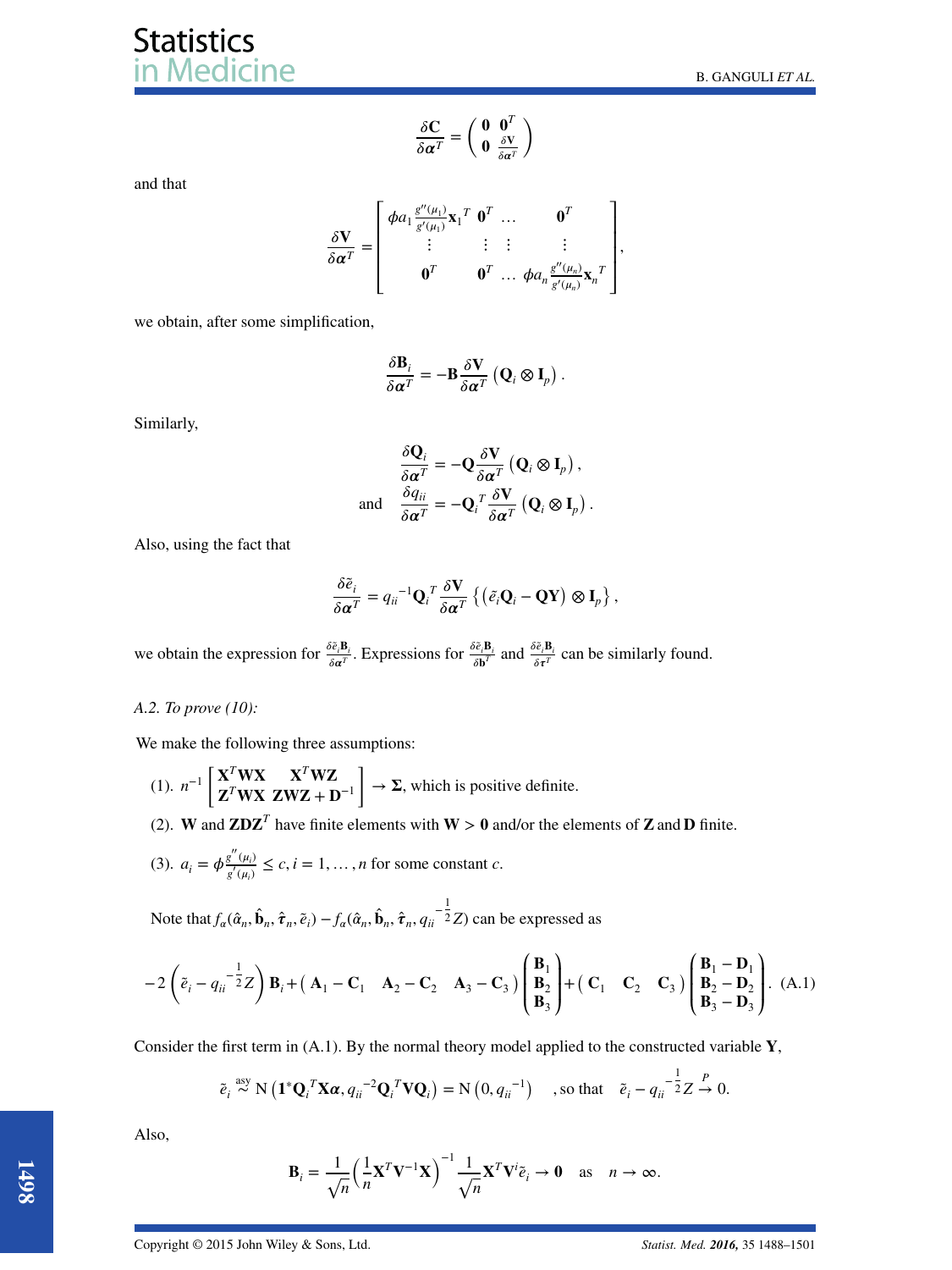Here,  $V^i$  is the *i*th column of  $V^{-1}$ . Now,

$$
\mathbf{A}_{1} - \mathbf{C}_{1} =
$$
\n
$$
-\left(\tilde{e}_{i} - q_{ii}^{-\frac{1}{2}}Z\right)\mathbf{B} \frac{\delta \mathbf{V}}{\delta \alpha^{T}}\left(\mathbf{Q} \otimes \mathbf{I}_{p}\right) + \mathbf{B}_{i}q_{ii}^{-1}\mathbf{Q}_{i}^{T} \frac{\delta \mathbf{V}}{\delta \alpha^{T}}\left\{\left(\tilde{e}_{i} - q_{ii}^{-\frac{1}{2}}Z\right)\mathbf{Q}_{i} \otimes \mathbf{I}_{p}\right\}
$$
\n
$$
= -\left(\tilde{e}_{i} - q_{ii}^{-\frac{1}{2}}Z\right)\mathbf{B}\mathbf{A}\mathbf{Q}^{*}\mathbf{X} + \mathbf{B}_{i}q_{ii}^{-1}\mathbf{Q}_{i}^{T}\left(\tilde{e}_{i} - q_{ii}^{-\frac{1}{2}}Z\right)\mathbf{A}\mathbf{Q}^{*}\mathbf{X} - \mathbf{B}_{i}q_{ii}^{-1}\mathbf{Q}_{i}\mathbf{A}q_{ii}\left(\tilde{e}_{i} - q_{ii}^{-\frac{1}{2}}Z\right)\mathbf{E}_{i}\mathbf{X}
$$
\n
$$
\leq \left(\tilde{e}_{i} - q_{ii}^{-\frac{1}{2}}Z\right)\left\{-\left(\frac{\mathbf{X}^{T}\mathbf{V}^{-1}\mathbf{X}}{n}\right)^{-1}\left(\frac{\mathbf{X}^{T}\mathbf{V}^{-1}\mathbf{X}}{n}\right) + \left(\frac{\mathbf{X}^{T}\mathbf{V}^{-1}\mathbf{X}}{n}\right)^{-1}\left(\frac{1}{n}\mathbf{X}^{T}\mathbf{V}^{i}\mathbf{1}\mathbf{X}\right) - \left(\frac{\mathbf{X}^{T}\mathbf{V}^{-1}\mathbf{X}}{n}\right)^{-1}\left(\frac{1}{n}\mathbf{X}^{T}\mathbf{V}^{i}\mathbf{1}\mathbf{X}\right)\right\}
$$
\n
$$
= o(1)O(1) = o(1),
$$

and  $\mathbf{B}_1 =$  $\sqrt{1}$  $\frac{1}{n}$ **X**<sup>*T*</sup>**V**<sup>−1</sup>**X** $\int_0^{-1} \frac{1}{\sqrt{n}}$ *X<sup>T</sup>V<sup><i>i*</sup>  $\frac{1}{\sqrt{n}}$ *e*<sub>1</sub> = *O*(1)*O*(1)*o*(1) by assumptions 1–3, so that

$$
\mathbf{B}_1(\mathbf{A}_1 - \mathbf{C}_1) = o(1).
$$

Similarly,  $\mathbf{B}_2(\mathbf{A}_2 - \mathbf{C}_2) = o(1)$ . Note that

$$
\mathbf{A}_{3} - \mathbf{C}_{3}
$$
\n
$$
= \left(\tilde{e}_{i} - q_{ii}^{-\frac{1}{2}}Z\right) \mathbf{B} \mathbf{Z} \mathbf{D}^{*} \left(\mathbf{Z}^{T} \mathbf{Q}_{i} \otimes \mathbf{I}_{k}\right) + \mathbf{B}_{i} q_{ii}^{-1} \mathbf{Q}_{i}^{T} \left(\tilde{e}_{i} - q_{ii}^{-\frac{1}{2}}Z\right) \left(\mathbf{Z}^{T} \mathbf{Q}_{i} \otimes \mathbf{I}_{k}\right)
$$
\n
$$
- \mathbf{B}_{i} q_{ii}^{-1} \mathbf{Q}_{i}^{T} q_{ii} \left(\tilde{e}_{i} - q_{ii}^{-\frac{1}{2}}Z\right) \left(\mathbf{Z}^{T} \otimes \mathbf{I}_{k}\right)
$$
\n
$$
= o(1)O(1)O(1) + O(1)o(1) - O(1)o(1) = o(1),
$$

and that  $\mathbf{B}_3$  = ((trace  $\frac{1}{n^2}$ )  $\overline{\phantom{a}}$  $\mathbf{Z}_l^T \mathbf{Q} \mathbf{Z}_j \big) \frac{1}{n^2}$ *n*2  $\overline{\phantom{a}}$  $\mathbf{Z}_j \mathbf{Q} \mathbf{Z}_l$  $\mathbf{r}$  $\left( \int_{0}^{1} \right)^{-1} = O(1) o(1) = o(1)$ , so that  $\mathbf{B}_{3}(\mathbf{A}_{3} - \mathbf{C}_{3}) = o(1)$ . Similarly,  $\overline{\phantom{a}}$  $\overline{a}$ 

$$
\mathbf{C}_{1} = \left(\frac{1}{n}\mathbf{X}^{T}\mathbf{V}^{-1}\mathbf{X}\right)^{-1}\frac{1}{\sqrt{n}}\mathbf{X}^{T}\mathbf{V}^{i}\left(\tilde{\mathbf{e}}_{i}-q_{ii}^{-\frac{1}{2}}Z\right),
$$
  
and  

$$
(\mathbf{B}_{1}-\mathbf{D}_{1}) = \left(\frac{1}{\sqrt{n}}q_{ii}^{-\frac{1}{2}}Z\right)\left(\frac{1}{n}\mathbf{X}^{T}\mathbf{V}^{-1}\mathbf{X}\right)^{-1}\left(\frac{1}{n}\mathbf{X}^{T}\mathbf{V}^{-1}\mathbf{A}\mathbf{Q}_{i}^{T}\mathbf{X}\right)
$$

$$
+\left(\frac{1}{n}\mathbf{X}^{T}\mathbf{V}^{-1}\mathbf{X}\right)^{-1}\left\{\frac{1}{n}\mathbf{X}^{T}\mathbf{V}^{i}\mathbf{Q}_{i}^{T}\left(q_{ii}^{-\frac{1}{2}}Z/n\right)\mathbf{A}\mathbf{Q}_{i}^{T}\mathbf{X}\right\}
$$

$$
-\left(\frac{1}{n}\mathbf{X}^{T}\mathbf{V}^{-1}\mathbf{X}\right)^{-1}\left\{\frac{1}{n}\mathbf{X}^{T}\mathbf{V}^{i}q_{ii}^{-1}\mathbf{Q}_{i}^{T}\mathbf{A}q_{ii}\left(q_{ii}^{-\frac{1}{2}}\frac{Z}{\sqrt{n}}\right)\mathbf{E}_{i}\mathbf{X}\right\},
$$
so that

 $\mathbf{C}_1(\mathbf{B}_1 - \mathbf{D}_1) = [O(1)] O(1) O(1) o(1) = o(1)$ 

Similarly, we can show that  $C_2(B_2 - D_2) = o(1)$ .

Finally, note that,

$$
\frac{\mathbf{C}_{3}}{\sqrt{n}} = -\left(\frac{1}{\sqrt{n}}q_{ii}^{-\frac{1}{2}}Z\right)\left(\frac{1}{n}\mathbf{X}^{T}\mathbf{V}^{-1}\mathbf{X}\right)^{-1}\left(\frac{1}{n}\mathbf{X}^{T}\mathbf{V}^{-1}\mathbf{Z}\right)\mathbf{D}^{*}\left(\mathbf{Z}^{T}\mathbf{Q}_{i}^{-T}\otimes\mathbf{I}_{k}\right) \n+\left(\frac{1}{n}\mathbf{X}^{T}\mathbf{V}^{-1}\mathbf{X}\right)^{-1}\frac{1}{\sqrt{n}}\mathbf{X}\mathbf{V}^{i}q_{ii}^{-1}\mathbf{Q}_{i}^{T}\left(\frac{1}{\sqrt{n}}q_{ii}^{-\frac{1}{2}}Z\right)\left(\mathbf{Z}^{T}\mathbf{Q}_{i}\otimes\mathbf{I}_{k}\right) \n-\left(\frac{1}{n}\mathbf{X}^{T}\mathbf{V}^{-1}\mathbf{X}\right)^{-1}\frac{1}{n}\mathbf{X}^{T}\mathbf{V}^{i}\mathbf{Q}_{i}^{T}\left(\frac{1}{\sqrt{n}}q_{ii}^{-\frac{1}{2}}Z\right)\left(\mathbf{Z}^{T}\otimes\mathbf{I}_{k}\right),
$$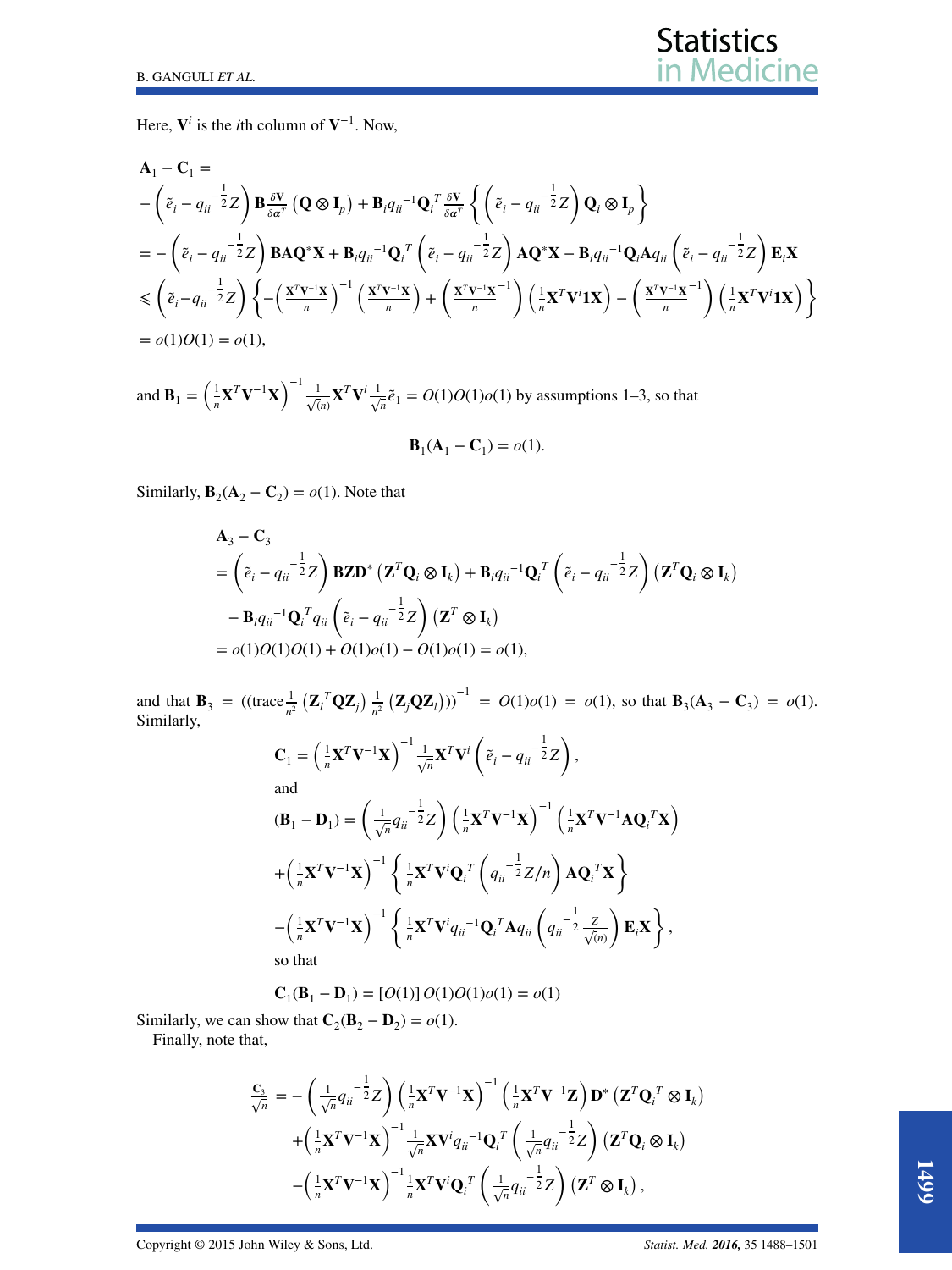so that  $\mathbf{C}_3$  $\overline{a}$ **<sub>3</sub> −**  $**D**$ **<sub>3</sub>**  $\mathbf{r}$ = *O*( √ $\overline{n}$ )*O*( $n^{-1}$ ) =  $o(n^{-\frac{1}{2}})$  =  $o(1)$ . This completes the proof. In case **V** is replaced by a consistent estimator  $\hat{V}$ , we require an additional set of conditions:

$$
\frac{1}{n}\mathbf{X}^T \left(\widehat{\mathbf{V}}^{-1} - \mathbf{V}^{-1}\right) \mathbf{X} \stackrel{P}{\rightarrow} \mathbf{0}
$$
\n
$$
\frac{1}{n}\mathbf{X}^T \left(\widehat{\mathbf{V}}^{-1} - \mathbf{V}^{-1}\right) \mathbf{Z} \stackrel{P}{\rightarrow} \mathbf{0}
$$
\n
$$
\frac{1}{n}\mathbf{X}^T \left(\widehat{\mathbf{V}}^{-1} - \mathbf{V}^{-1}\right) \widetilde{\mathbf{e}}_i \stackrel{P}{\rightarrow} \mathbf{0}
$$
\n
$$
\frac{1}{n}\mathbf{Z}^T \left(\widehat{\mathbf{V}}^{-1} - \mathbf{V}^{-1}\right) \widetilde{\mathbf{e}}_i \stackrel{P}{\rightarrow} \mathbf{0}
$$

In case the application is to clustered data, we would require the aforementioned set of conditions to hold for each cluster.

## **Acknowledgements**

This research was supported by grant R01 CA081345 from the National Institute of Health. The authors would also like to thank Prof. Checkoway for permission to use the dataset on silica exposure.

#### **References**

- <span id="page-13-0"></span>1. Checkoway H, Heyer NJ, Seixas NS, Welp EA, Demers PA, Hughes JM, Weill H. Dose-response association of silica with nonMalignant respiratory disease and lung cancer mortality in the diatomaceous earth industry. *Americal Journal of Epidemiology* 1997; **145**:680–688.
- <span id="page-13-1"></span>2. Hernan MA. The hazards of hazard ratios. *Epidemiology* 2010; **21**:13–15.
- <span id="page-13-2"></span>3. Stayner L, Steenland K, Dosemeci M, Hertz-Picciotto I. Attenuation of exposure–response curves in occupation cohort studies at high exposure levels. *Scandinavian Journal of Work, Enironment & Health* 2003; **29**:317–324.
- <span id="page-13-3"></span>4. Ganguli B, Naskar M, Malloy EJ, Eisen EA. Determination of the functional form of the relationship of covariates to the log hazard ratio in a Cox model. *Journal of Applied Statistics* 2015; **42**:1091–1105.
- <span id="page-13-4"></span>5. Eisen EA, Agalliu I, Thurston SW, Coul BA, Checkoway H. Smoothing in occupational cohort studies: an illustration based on penalized splines. *Occupational Environmental Medicine* 2004; **61**:854–860.
- <span id="page-13-5"></span>6. Beckman RJ, Cook RD. Outlier............s. *Technometrics* 1983; **25**:119–149.
- <span id="page-13-6"></span>7. Cook RD. Influential observations in linear regression. *Journal of the American Statistical Association* 1979; **74**:169–174.
- <span id="page-13-7"></span>8. Pregibon D. Logistic regression diagnostics. *The Annals of Statistics* 1981; **9**:705–724.
- 9. Ouwens MJ, Tan F, Berger M. Local influence to detect influential data structures for generalized linear mixed models. *Biometrics* 2001; **57**:1166–1172.
- 10. Cain KC, Lange NT. Approximate case influence for the proportional hazards regression model with censored data. *Biometrics* 1984; **40**:493–499.
- 11. Lesaffre E, Verbeke G. Local influence in linear mixed models. *Biometrics* 1998; **54**:570–582.
- 12. Zhu H, Lee S. Local influence for generalized linear mixed models. *The Canadian Journal of Statistics* 2003; **31**:293–309.
- <span id="page-13-8"></span>13. Fung W, Gu H, Xiang L, Yau KKW. Assessing local influence in principal component analylsis with application to haematology study data. *Statistics in Medicine* 2007; **26**:2730–2744.
- <span id="page-13-9"></span>14. Fung WK, Zhu HY, Wei BC, He X. Influence diagnostics and outlier tests for semiparametric mixed models. *Journal of the Royal Statistical Society Series B* 2002; **64**:565–579.
- <span id="page-13-10"></span>15. Barlow WE. Global measures of local influence for proportional hazards regression models. *Biometrics* 1997; **53**:1157–162.
- <span id="page-13-11"></span>16. Preisser JS, Qaqish BF. Deletion diagnostics for generalized estimating equations. *Biometrika* 1996; **83**:551–562.
- <span id="page-13-12"></span>17. Haslett J, Hayes K. Residuals for the linear model with general covariance structure. *Journal of the Royal Statistics Society Series B* 1998; **60**:201–215.
- <span id="page-13-13"></span>18. Haslett J. Simple derivation of deletion diagnostic results for the general linear model with correlated errors. *Journal of the Royal Statistical Society Series B* 1999; **61**:603–609.
- <span id="page-13-14"></span>19. Haslett J, Dillane D. Application of delete = replace to deletion diagnostics for variance component estimation in the linear mixed model. *Journal of the Royal Statistical Society Series B* 2004; **66**:131–143.
- <span id="page-13-15"></span>20. Welsch RE. Influential observations, high leverage points and outliers in linear regression: Comment. *Statistical Science* 1986; **1**:403–405.
- <span id="page-13-16"></span>21. Ruppert D, Wand MP, Carroll RJ. *Semiparametric Regression*. Cambridge University Press: New York, 2003.
- <span id="page-13-17"></span>22. Therneau TM, Grambsch PM. *Modeling survival data extending the Cox model*. Springer-Verlag: New York, 2000.
- <span id="page-13-18"></span>23. Sen Roy S, Guria S. Estimation of regression parameters in the presence of outliers in the response. *Statistics* 2009; **43**: 531–539.
- <span id="page-13-19"></span>24. Breslow NE, Clayton DG. Approximate inference in generalized linear mixed models. *Journal of the American Statistical Association* 1993; **88**:9–25.
- <span id="page-13-20"></span>25. Manchester L, Blanchard W. When is a curve an outlier? An account of a tricky problem. *The Canadian Journal of Statistics* 1996; **24**:455–466.